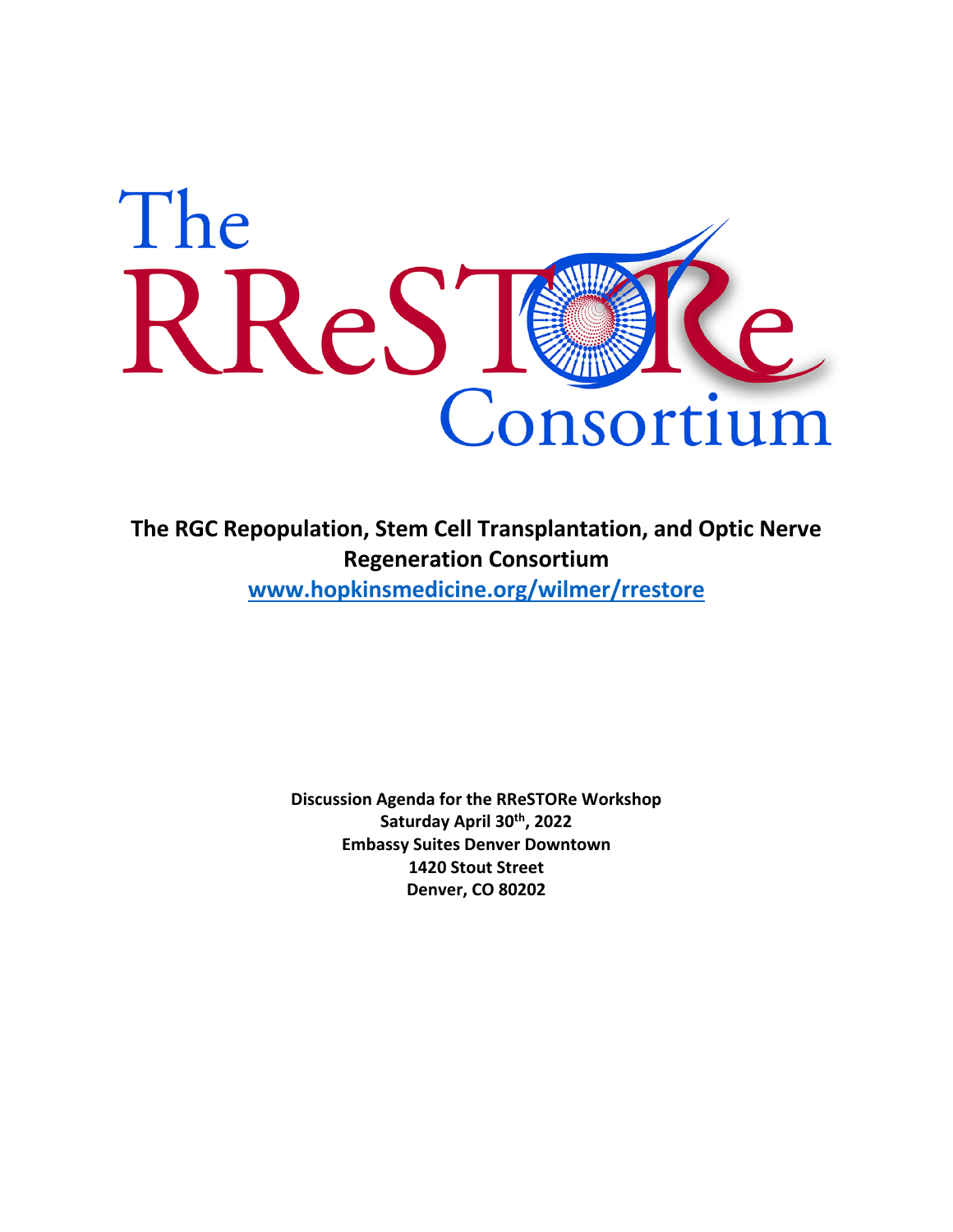# Table of Contents

| <b>Concurrent SDG Discussions: Topic #1  3</b>  |  |
|-------------------------------------------------|--|
| <b>Concurrent SDG Discussions: Topic #2  9</b>  |  |
| <b>Concurrent SDG Discussions: Topic #3  15</b> |  |
| <b>Concurrent SDG Discussions: Topic #4  21</b> |  |
| <b>Concurrent SDG Discussions: Topic #5  27</b> |  |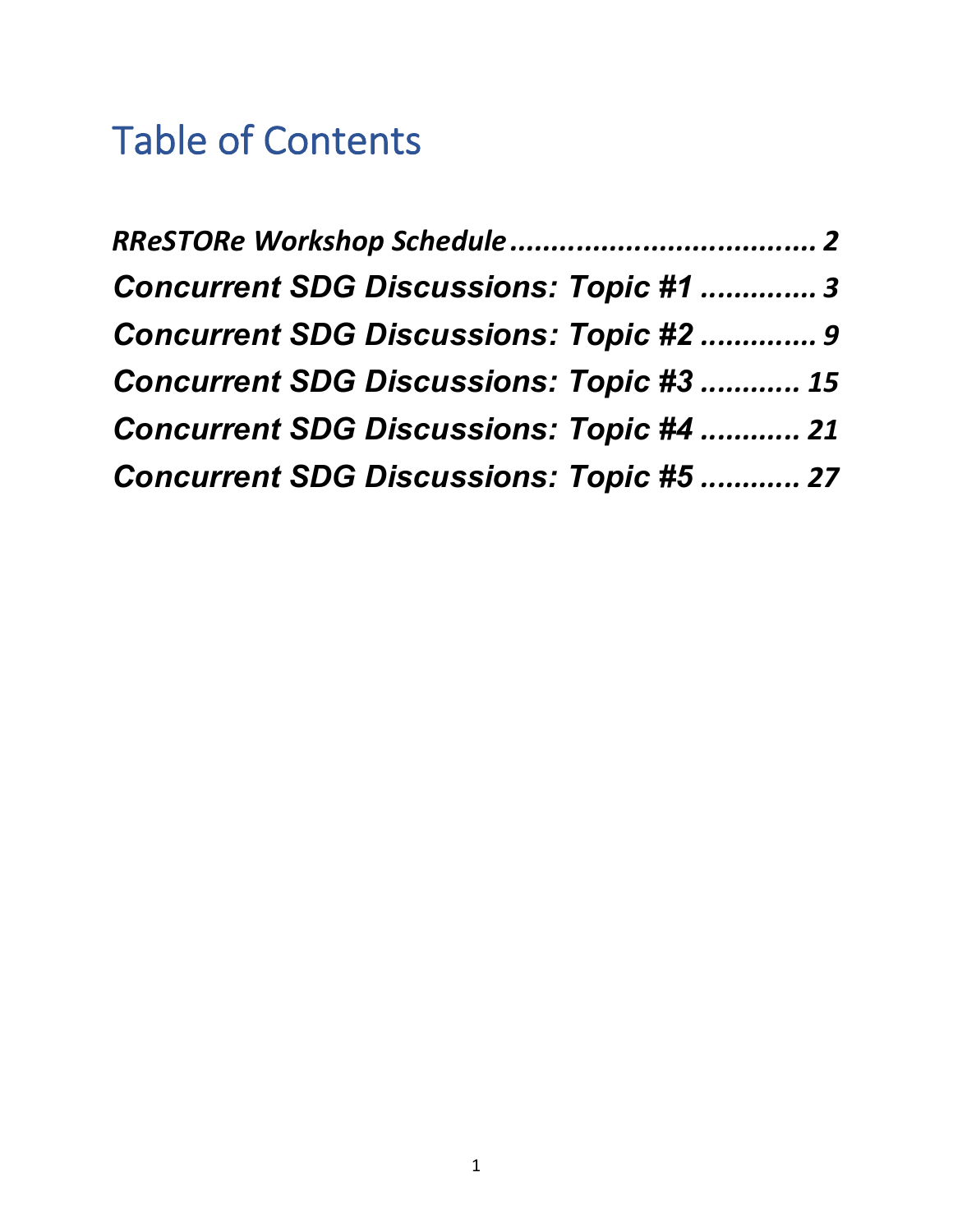#### **RReSTORe Workshop Schedule**

|                       |                     | RReSTORe Workshop Schedule - Saturday, April 30th, 2022        |                                                                                                                      |                    |  |
|-----------------------|---------------------|----------------------------------------------------------------|----------------------------------------------------------------------------------------------------------------------|--------------------|--|
| <b>Start</b><br>Time* | <b>End</b><br>Time* | <b>Session Description</b>                                     | <b>Location - Embassy Suites</b><br><b>Denver Downtown</b>                                                           | <b>Recording</b>   |  |
| 7:00am                | 8:00am              | Sign-in / Continental breakfast /<br>informal discussion time  | <b>Crystal Foyer</b>                                                                                                 | None               |  |
| 8:00am                | 8:30am              | Welcome and overview of<br><b>RReSTORe</b>                     | Crystal A, B                                                                                                         | Video<br>recording |  |
| 8:45am                | 9:45am              | <b>Concurrent SDG Discussions:</b><br>Topic #1                 | SDG #1: Aspen Room<br>SDG #2: Cripple Creek 1<br>SDG #3: Cripple Creek 2<br>SDG #4: Crestone A<br>SDG #5: Crestone B | <b>Scribes</b>     |  |
| 10:00am               | 11:00am             | <b>Concurrent SDG Discussions:</b><br>Topic #2                 | SDG #1: Aspen Room<br>SDG #2: Cripple Creek 1<br>SDG #3: Cripple Creek 2<br>SDG #4: Crestone A<br>SDG #5: Crestone B | <b>Scribes</b>     |  |
| 11:15am               | 12:15pm             | <b>Concurrent SDG Discussions:</b><br>Topic #3                 | SDG #1: Aspen Room<br>SDG #2: Cripple Creek 1<br>SDG #3: Cripple Creek 2<br>SDG #4: Crestone A<br>SDG #5: Crestone B | <b>Scribes</b>     |  |
| 12:15pm               | $1:15$ pm           | Lunch / informal discussion time                               | <b>Crestone Foyer</b>                                                                                                | None               |  |
| $1:15$ pm             | 2:15 <sub>pm</sub>  | <b>Concurrent SDG Discussions:</b><br>Topic #4                 | SDG #1: Aspen Room<br>SDG #2: Cripple Creek 1<br>SDG #3: Cripple Creek 2<br>SDG #4: Crestone A<br>SDG #5: Crestone B | <b>Scribes</b>     |  |
| 2:30 <sub>pm</sub>    | 3:30pm              | <b>Concurrent SDG Discussions:</b><br>Topic #5                 | SDG #1: Aspen Room<br>SDG #2: Cripple Creek 1<br>SDG #3: Cripple Creek 2<br>SDG #4: Crestone A<br>SDG #5: Crestone B | <b>Scribes</b>     |  |
| 3:45pm                | 4:30pm              | Summary of discussion sections                                 | Crystal A, B                                                                                                         | Video<br>recording |  |
| 4:30pm                | 5:00pm              | Closing and information regarding<br><b>RReSTORe Phase III</b> | Crystal A, B                                                                                                         | Video<br>recording |  |

**\*Please note that all times are in Mountain Daylight Time (MDT; UTC - 06:00), local to Denver**

#### **Subtopic Discussion Groups (SDGs):**

- SDG #1: RGC Development and Differentiation
- SDG #2: Transplantation Methods and Models
- SDG #3: RGC Survival, Maturation, and Host Interactions
- SDG #4: Inner Retinal Wirinng
- SDG #5: Eye to Brain Connectivity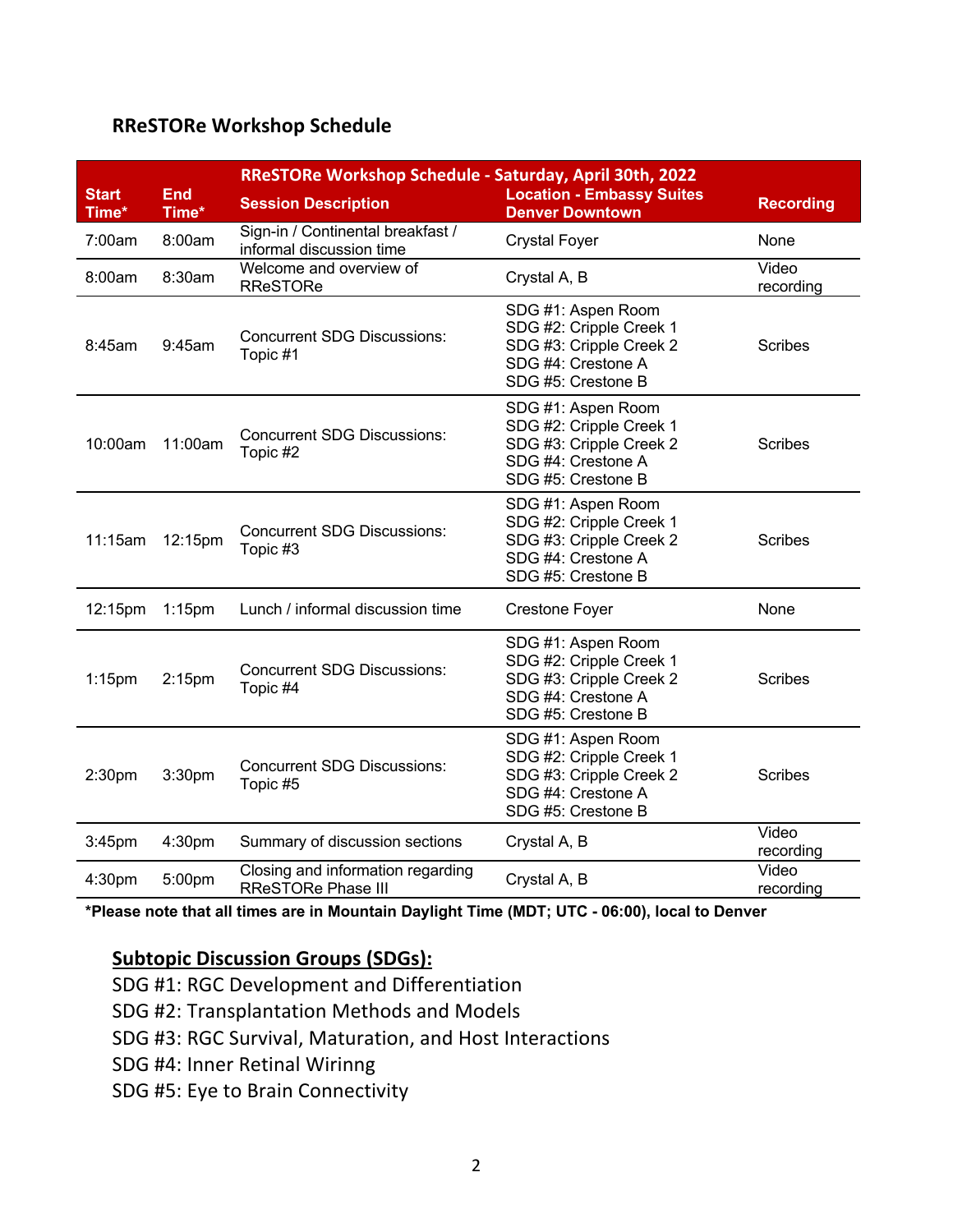### **Concurrent SDG Discussions: Topic #1**

### **8:45am – 9:45am**

SDG #1: Aspen Room SDG #2: Cripple Creek 1 SDG #3: Cripple Creek 2 SDG #4: Crestone A SDG #5: Crestone B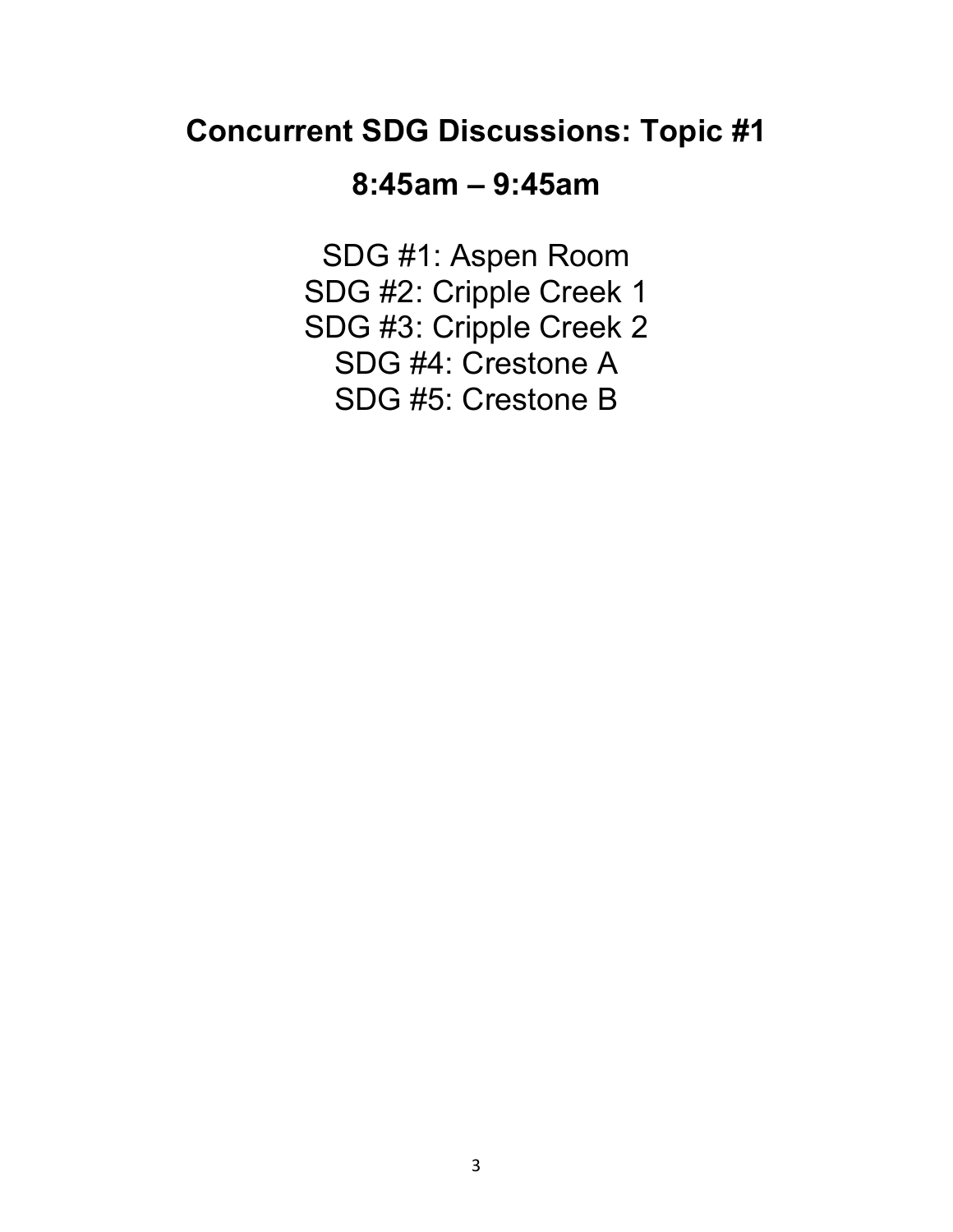#### **Subtopic Discussion Group (SDG) #1: RGC Development and Differentiation**

**Topic #1: What is the current state of the RGC development and differentiation field in non-human model systems?**

**Moderators: Don Zack and Tom Reh Introductory Comments: Jeff Mumm Scribes: Casey Keuthan and Juliette Wohlschlegel**

We currently know a good deal about the structure and function of RGCs in many animals, including humans; there is a wealth of information about the subtypes of RGCs and their role in vision. Although there is still much to be learned, particularly for RGC subtype development, there is a solid base of information to build on, and recent single cell transcriptomic characterization of RGCs is further building and extending this knowledge. Using scRNA-seq (Shekhar and Sanes; Blackshaw and Clark; Sridhar and Reh), it is becoming possible to infer the changes in transcriptome and epigenetics that lead to RGC subtype diversity through profiling of large numbers of cells across different ages of retinal development.

- Although many of the key transcription factors (TFs) for RGC specification have been defined in mice and other model organisms, we know much less about how RGC subtypes are specified during development (intrinsic and extrinsic factors) including specification of target, posttranscriptional mechanisms, and laterality projection.
- Although knockout studies have demonstrated the importance of several RGC TFs in their development, how are these TFs regulated to exert their function, i.e., gene expression or repression through mechanisms including chromatin structure, epigenetic changes, posttranslational modifications, etc.?
- Recent advances in single cell genomics, etc have shown wide variations in the numbers of RGC subtypes in different species. Why do different species have a dramatically different number of RGC subtypes? Do the same RGC subsets carry out the same, or different, functions in different species?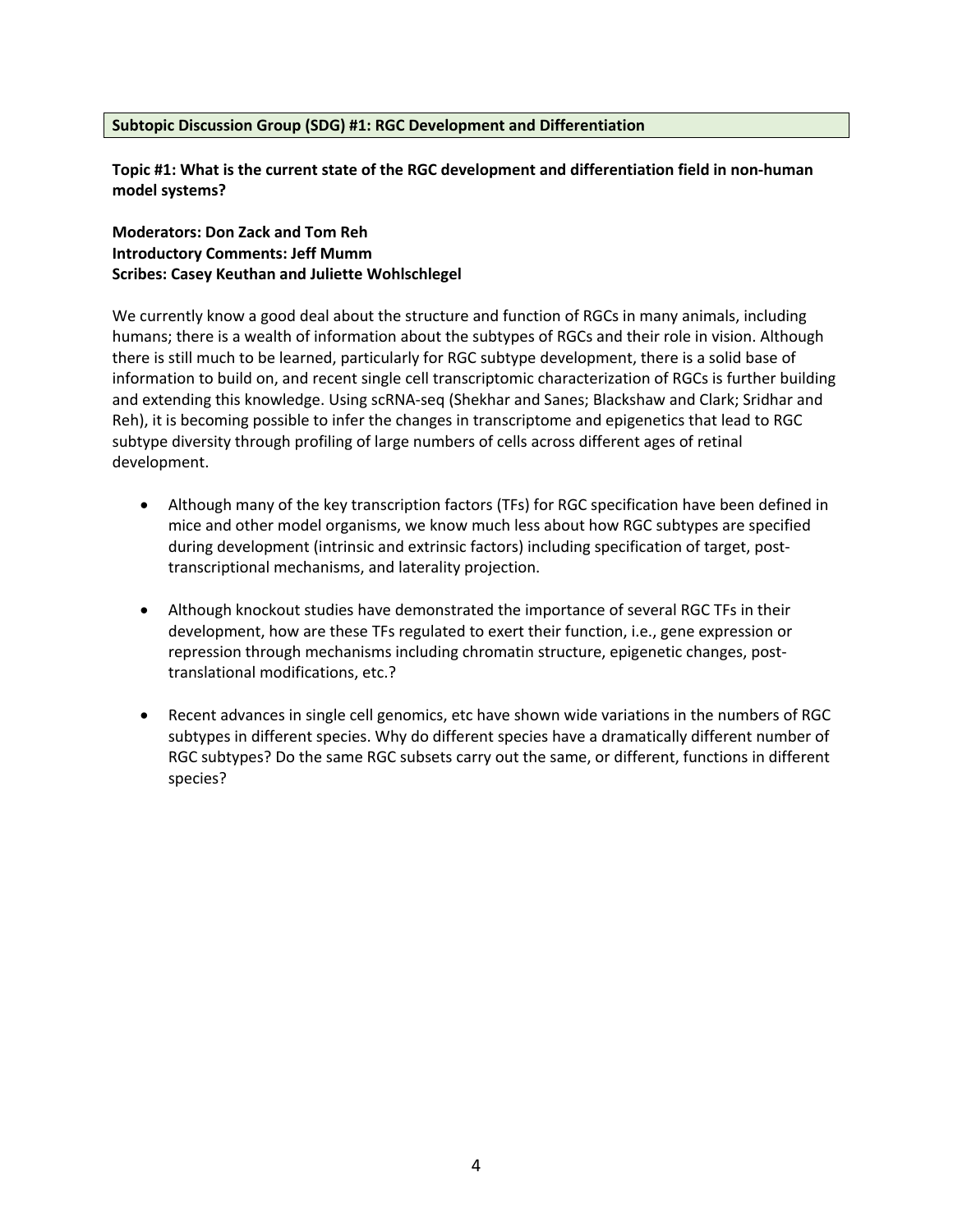#### **Subtopic Discussion Group (SDG) #2: Transplantation Methods and Models**

**Topic #1: What preclinical models will be needed to adequately study the barriers to RGC axon growth into and through the optic nerve that pertain to human optic neuropathy?**

#### **Moderator: Brad Fortune Introductory Comments: Brad Fortune Scribes: Erika Aguzzi and Jonathan Soucy**

- Glaucoma in human patients causes structural remodeling of the optic nerve head tissues, including the lamina cribrosa, peripapillary sclera and vasculature, that may pose a barrier to RGC axonal entry and are not adequately modeled in rodents. Which species are most amenable to preclinical studies of RGC transplantation for glaucoma (e.g., pigs, dogs, tree shrew, non-human primates)? What are the strengths and limitations of specific glaucoma models in those species (e.g., intracameral microbead injection, photocoagulation of the trabecular meshwork, naturally occurring ocular hypertension, optic nerve trauma, others)? How does the recipient microenvironment change with age and/or progressive stages of damage in such models and which ages of animals or stage(s) of damage should be prioritized for study? What steps should be taken to standardize the models being used as to produce the least variable and most comparable data?
- RGC transplantation may benefit diverse forms of optic neuropathy. What nonglaucoma models of other optic nerves diseases (e.g., ischemic optic neuropathy, optic neuritis, inherited mitochondrial disease, etc.) should be prioritized for experimentation and which models should be employed?
- In vitro systems, while limited in their ability to model complex aspects of disease, are tightly controllable and high throughput. Organoids also provide a means to test RGC replacement in human tissues. How can human retinal organoids or retina-brain assembloids be leveraged to model RGC transplantation or transdifferentiation? How can other 2D in vitro systems, including microfluidics technology, organ-on-a-chip, or human retinal explants be leveraged to study aspects of RGC transplantation?
- Thinking ahead: which diseases and patient characteristics might be the best targets for first in-human trials? Which type of optic neuropathy is likely to be the most receptive to RGC replacement? Safety considerations for phase I trials may limit included patients to those with extreme vision loss, but such eyes may be the least receptive to RGC replacement strategies.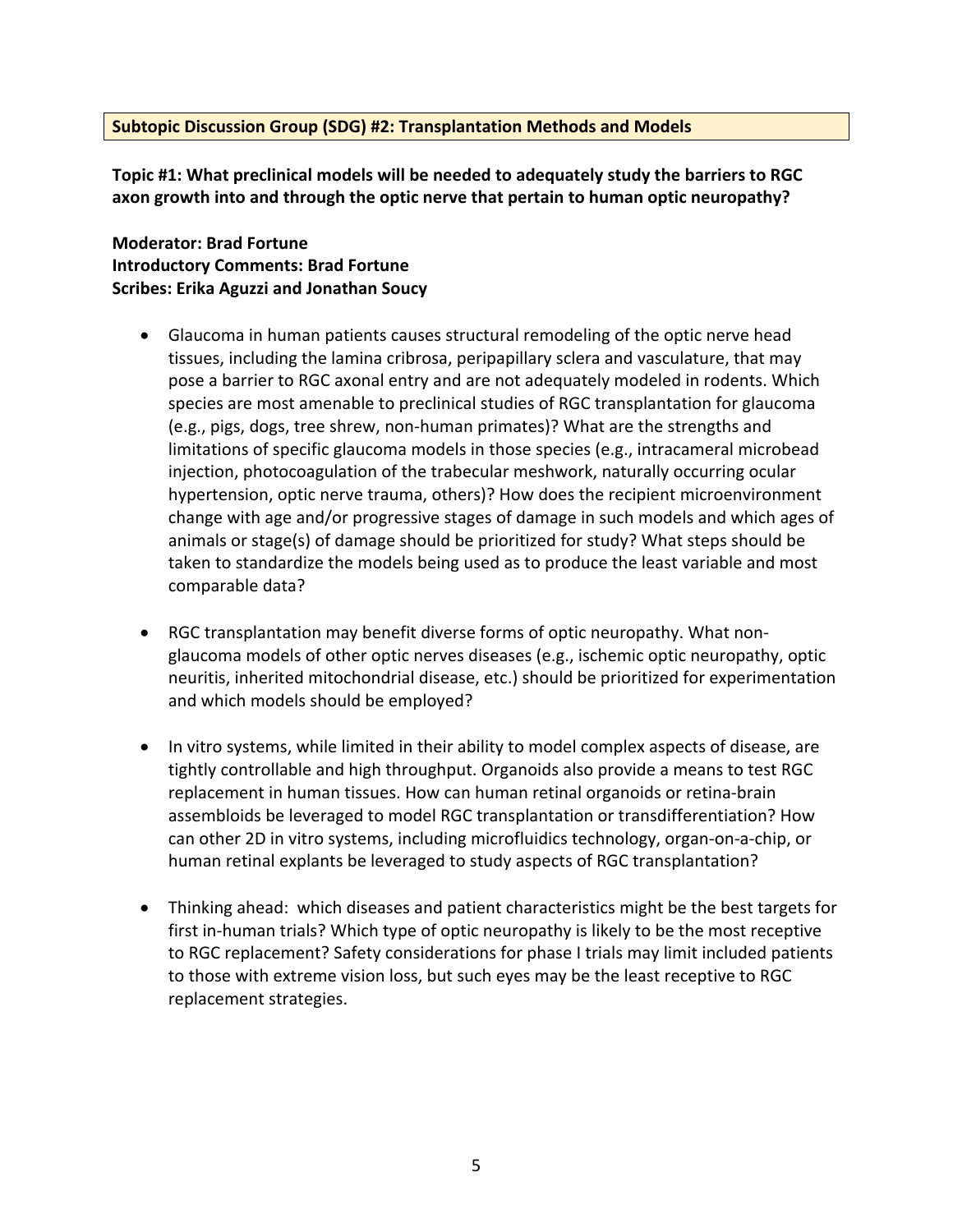#### **Subtopic Discussion Group (SDG) #3: RGC Survival, Maturation, and Host Interactions**

**Topic #1: What models and tools will be most useful for better understanding of the molecular mechanisms that contribute to death of endogenous and/or transplanted RGCs?**

#### **Moderator: Petr Baranov Introductory Comments: Mandeep Singh and David Calkins Scribes: Aboozar Monavarfeshani and Ziming Luo**

- A major limitation to the study of cell signaling and elucidation of the molecular mechanisms contributing to RGC survival is their tremendous sensitivity to injury and degeneration. What drives RGC susceptibility and how can these be overcome to enhance RGC survival after transplantation? Mechanisms/characteristics of interest include age, metabolic stress, neuro-glial coupling, and anatomical limitations.
- It is becoming clear that not only are there multiple populations of RGCs, but that they "respond" to injury with varying levels of sensitivity and vulnerability. To what extent do different human RGC types differ in vulnerability to injury and how can each population be protected? Are we selectively differentiating different cell types in the pre- vs posttransplant process?
- Therapeutic restorative vision would involve transplantation in a disease state (neurodegeneration, elevated IOP, oxidative stress or ocular inflammation, etc). What are the primary threats to RGC survival in that context?
- Are there logistical considerations to enhancing RGC survival after transplantation? Can local translation of axonal mRNAs, enhanced axon regeneration, or other mechanisms also support RGC survival? Are there intrinsic vs non-cell autonomous mechanisms that play a role in improving transplantation outcomes?
- Are there current therapies in use that can be used to enhance RGC survival pre- and post-transplantation?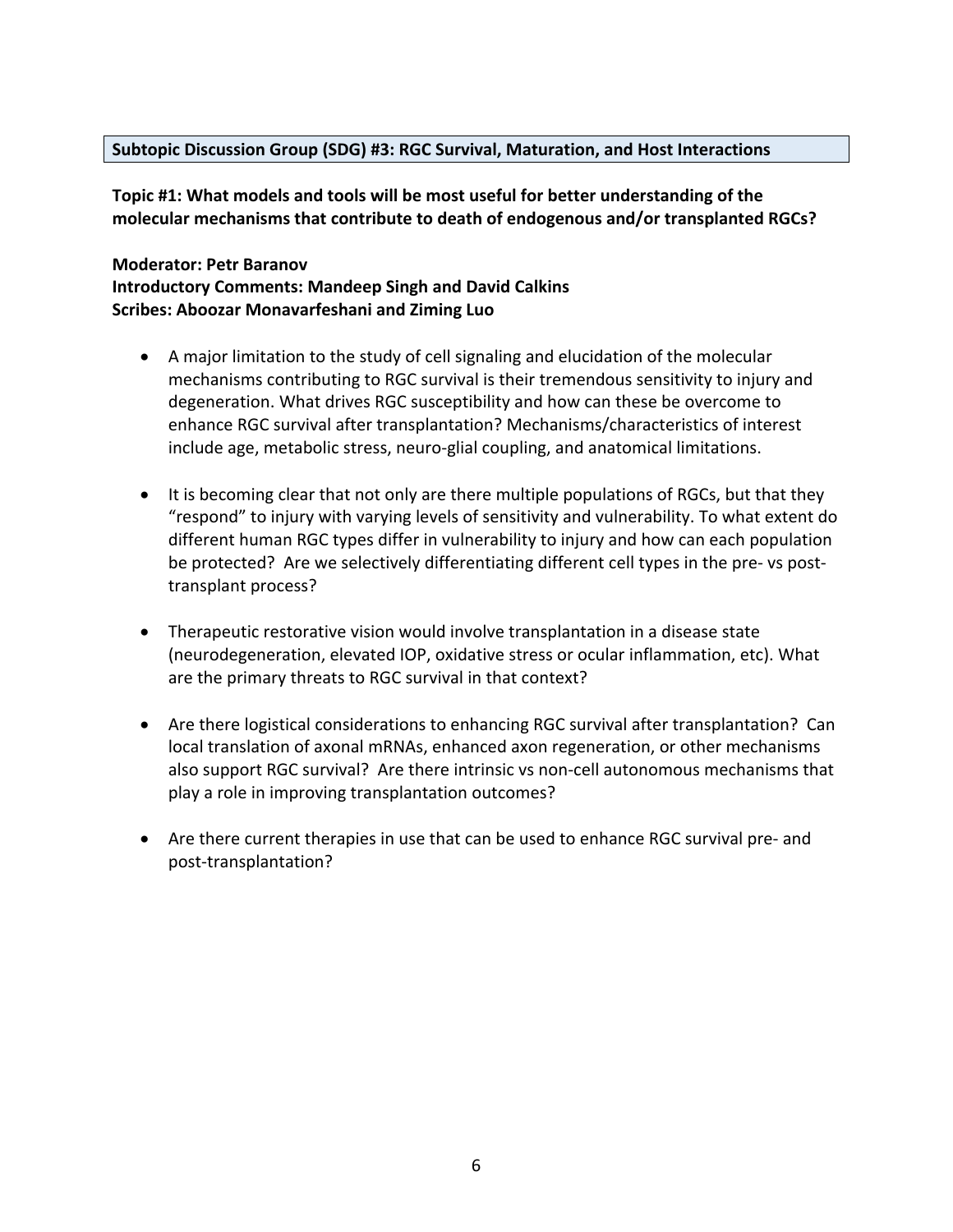#### **Subtopic Discussion Group (SDG) #4: Inner Retinal Wiring**

**Topic #1: RGC intrinsic Factors: What are the RGC-specific intrinsic signals required for dendritogenesis and synaptogenesis to permit successful integration and proper connectivity to the inner retinal circuitry during development and following transplantation?**

**Moderators: Alex Kolodkin Introductory Comments: Greg Schwartz Scribes: Julie Cho and Michael Gilhooley**

- What is already known about the RGC intrinsic signaling pathways that govern establishment of inner retinal circuits during development, and what are the key areas where further research is needed? How can collaboration around single cell transcriptomic data sets comparing RGCs during development and in organoids (in multiple species) be leveraged to better understand the expression of relevant genes at varying stages of maturity?
- The success of RGC transplantation depends on the ability of transplanted RGC to extend dendrites and establish appropriate connections with their pre-synaptic targets in the retina. Can transplanted or regenerating RGCs integrate properly into the existing inner retinal circuitry? If so, can transplanted RGCs recapitulate subtype-specific connections? Can they establish sub-lamina or cell-specific synaptic connectivity? To what extent does this occur spontaneously?
- For successful integration, transplanted RGCs are likely to require intrinsic signals or genetic programs to recognize, navigate, and establish functional synapses in the IPL. What are the RGC-specific drivers for transplanted neurons to successfully wire with existing circuitry in the diseased IPL? What are the inhibitors (e.g., internal brakes) that will interfere with this process? What are the molecules required for proper dendritic lamination? Are guidance and recognition molecules or receptors expressed on the dendritic arbors of transplanted RGCs? Which key RGC-intrinsic pathways might control re-integration and how can we modulate these pathways?
- What role does visual experience and coordinated excitatory input play in refining inner retinal circuits during development and following RGC repopulation?
- How does the allocation of internal resources in RGCs contribute to their functional integration (e.g., energy, mitochondria, synaptic proteins)?
- How can we leverage organoid models to better understand these questions?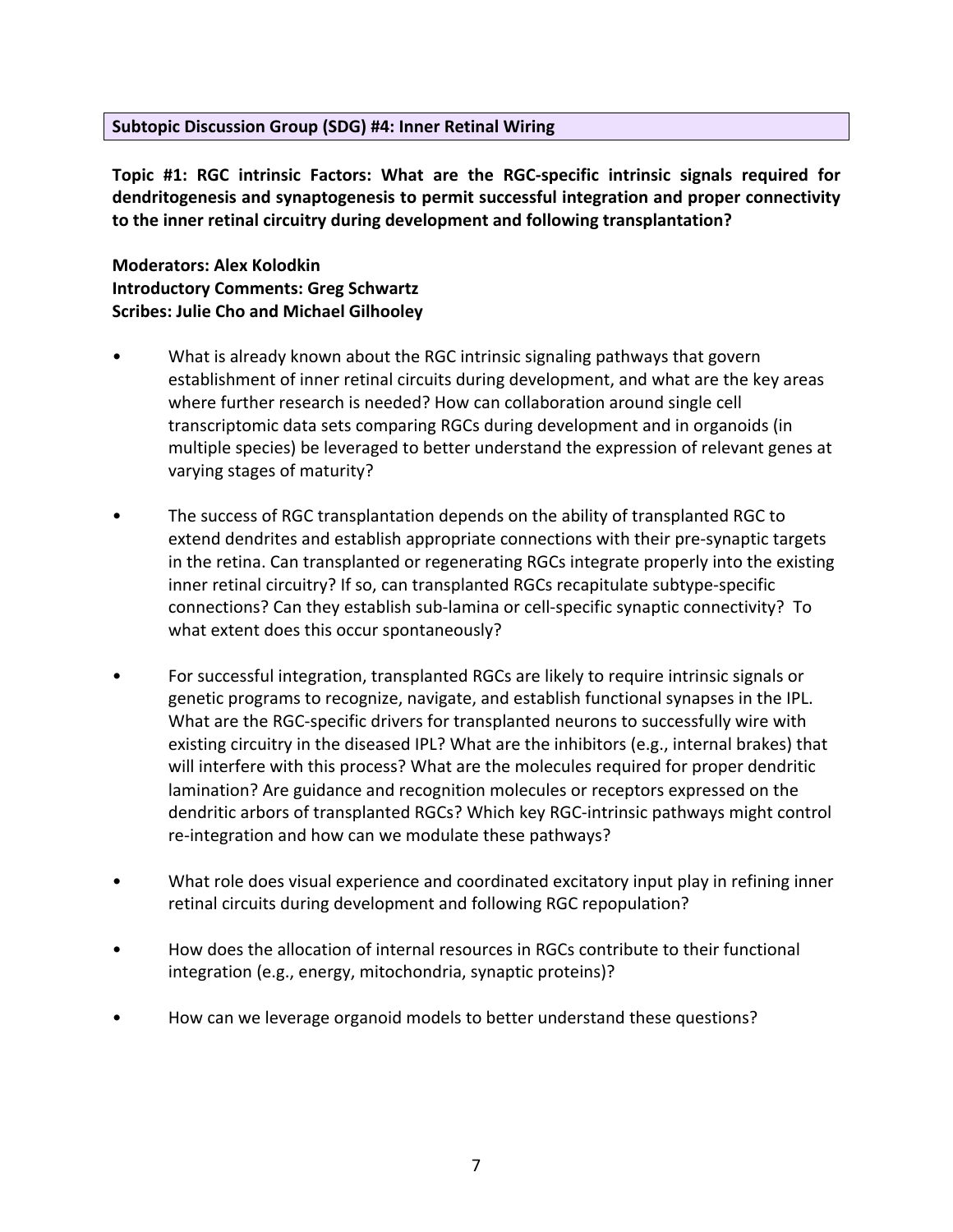#### **Subtopic Discussion Group (SDG) #5: Eye to Brain Connectivity**

**Topic #1. How can we get axons to extend or regenerate for long distances?**

**Moderators: Kimberly Gokoffski and William Guido Introductory Comments: Kimberly Gokoffski and William Guido Scribes: Micalla Peng and Meher Saleem**

- What are the cell intrinsic versus cell extrinsic barriers to axon extension?
- What are the most effective current strategies to promote axon regeneration?
- What is needed to promote the emergence of growth cones on regenerating or injured axons?
- What are the steps and time course for axo-genesis?
- How do we get past the lamina cribrosa and optic chiasm?
- Is axon regeneration simply a recapitulation of development?
- Should we consider regeneration from an adult framework?
- How does axonal degeneration impede axon guidance and regeneration?
- What role does activity play in axon regeneration?
- What are the lessons learned from spinal cord injury?
- We will also discuss future ideas and combinatorial approaches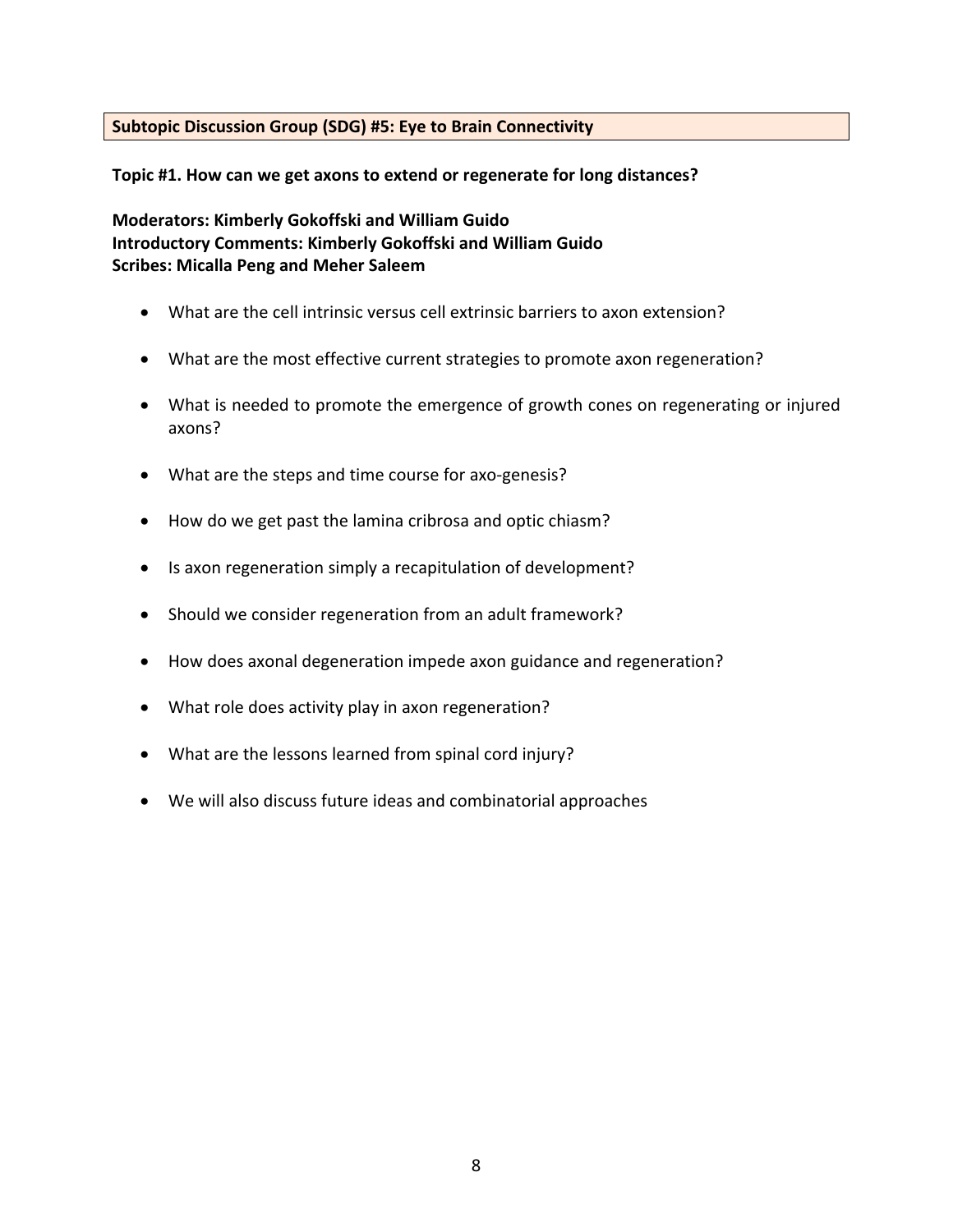## **Concurrent SDG Discussions: Topic #2**

# **10:00am – 11:00am**

SDG #1: Aspen Room SDG #2: Cripple Creek 1 SDG #3: Cripple Creek 2 SDG #4: Crestone A SDG #5: Crestone B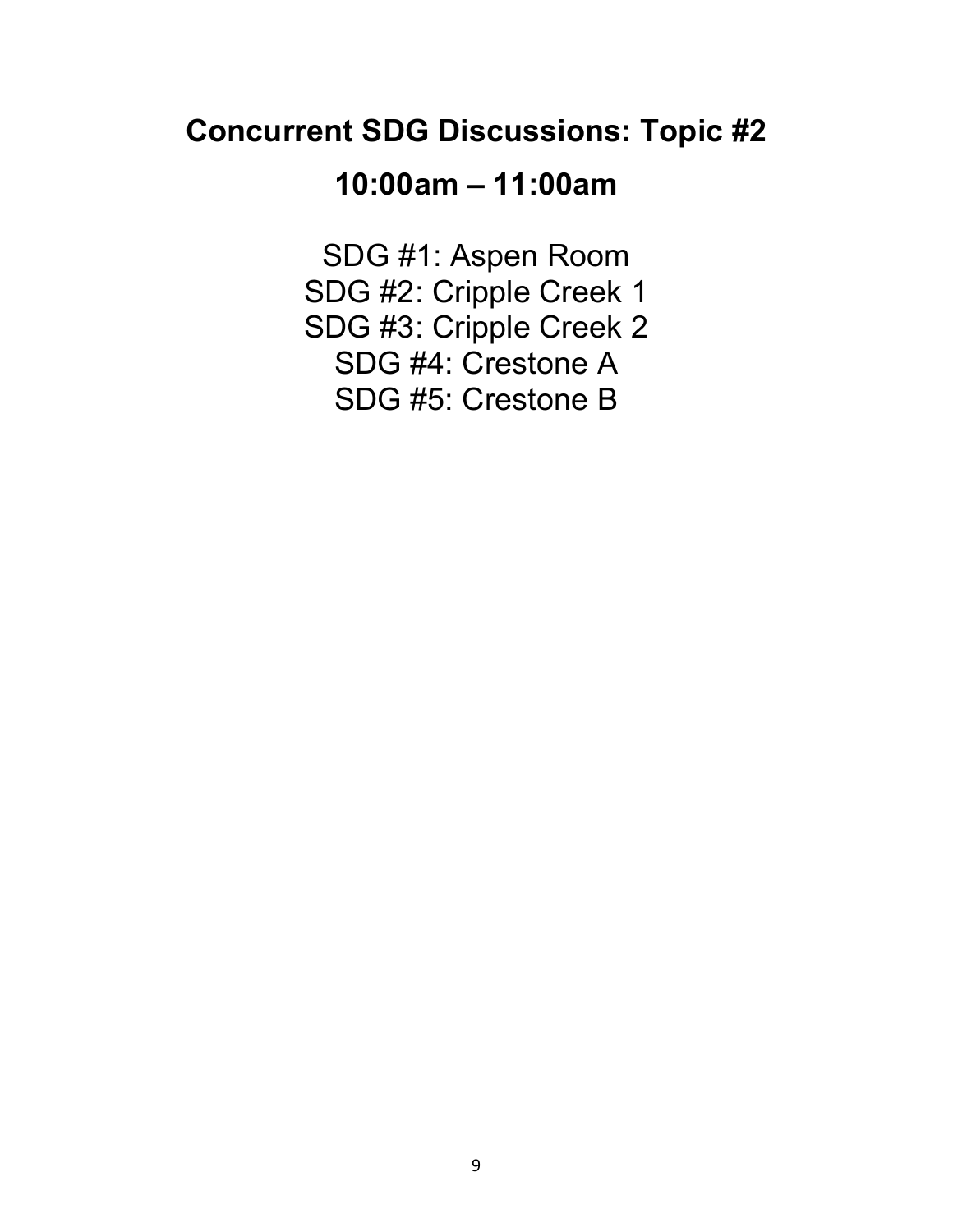#### **Subtopic Discussion Group (SDG) #1: RGC Development and Differentiation**

**Topic #2: Are there unique features of human RGCs that are particularly important for RGC repopulation and function, and how are human lineages regulated?** 

#### **Moderators: Don Zack and Tom Reh Introductory Comments: Bob Johnston Scribes: Casey Keuthan and Juliette Wohlschlegel**

The previous discussion focused on model systems, but importantly, do these same principles apply to primate retinas, which have many distinct features? Characterization of human fetal development indicates that many of the same TFs are expressed in the human retina, although most of these RGC TFs characterized in mouse and other model systems have not been experimentally validated in human development.

- How do RGC subtypes develop in humans? While new data in mice show the emergence of diversity within the RGC population in fetal stages, this is less clear in fetal human retina, likely because of the relatively restricted time window where human fetal samples are available (FW7- FW20). How can we fill this gap?
- What are the extrinsic (non-cell autonomous) signaling factors that regulate RGC development in humans? Will target derived factors be needed to reach subtype differentiation? What about activity? Presynaptic inputs? Since organoids are not perfect copies of developing retina, what other features of organoid development need to be considered? Other possible sources may derive from glial cells, vasculature, or extracellular matrix. Understanding such signaling could aid driving RGC type development toward desired paths.
- How is the fovea specified during development? The fovea is a unique specialization in primates. The midget RGCs are more highly represented in the fovea, and may be an important subtype to generate for transplantation, but we do not understand what factors lead to the specification of the fovea and how to mimic this in vitro. What determines the higher density of RGCs in the macular region? How can we model this?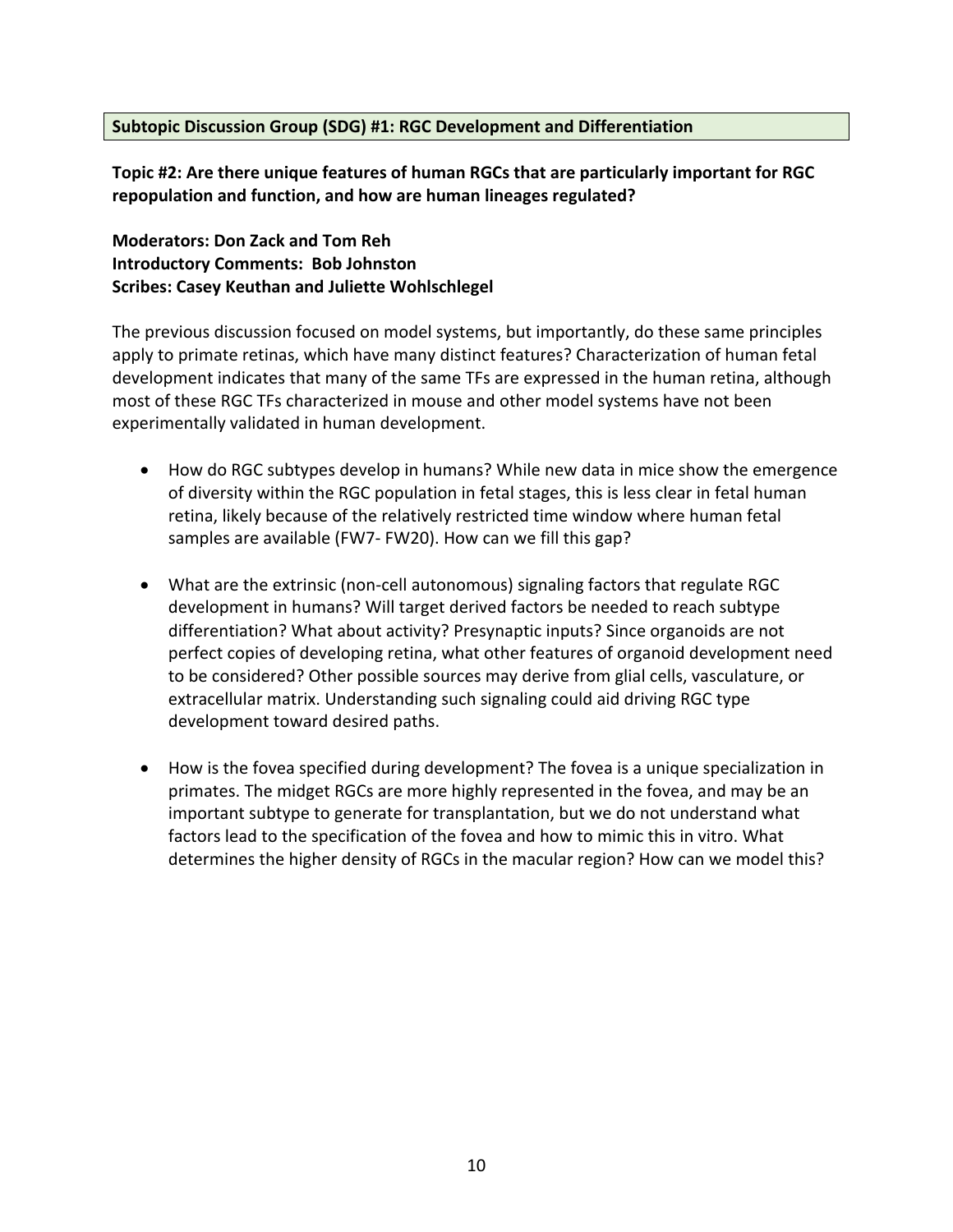#### **Subtopic Discussion Group (SDG) #2: Transplantation Methods and Models**

**Topic #2 What are the optimal sources and characteristics of RGCs (or RGC progenitors) for transplantation?**

**Moderator: Brad Fortune Introductory Comments: Jason Meyer Scribes: Erika Aguzzi and Jonathan Soucy**

- What stage of maturity is most likely to lead to survival and functional integration? Work in photoreceptors suggests that immature photoreceptor progenitors may exhibit greater engraftment than mature rods and cones. If immature RGCs or progenitors are transplanted, to what extent will maturation occur in vivo and how might this be best studied and controlled? What are the most relevant markers or assays to identify specific stages of maturation? How will we determine whether and how transplanted neurons mature in the retina over time?
- Multiple methods for obtaining RGCs from stem cells or endogenous sources exist directed 2D differentiation by small molecules or transcription factor delivery, via retinal organoid differentiation, or via endogenous transdifferentiation. How do the outcomes of transplanting the various RGCs compare?
- What are the options for purifying RGCs for transplantation, and how can this be done in a GMP-compatible manner? Negative selection techniques may be preferable to positive selection, since antibodies or biological reagents needed for positive selection would be subject to regulatory control and approval. What are the relevant strengths and weaknesses of autologous vs allogenic cell sources and how can these be overcome most effectively?
- Are certain RGC subtypes more or less amenable to integration and can they be specified prior to transplantation, or will specification take place post-transplantation? How can we consider the differences in RGC subtypes between rodents and primates? What are the most efficient methods for studying subtype specification of repopulated RGCs?
- Are there cofactors that can/should be included in the transplant to enhance survival/maturation/engraftment (e.g., exosomes, neurotrophic factors, small molecules)? Can neurons themselves be genetically modified in some way prior to transplantation to enhance these outcomes?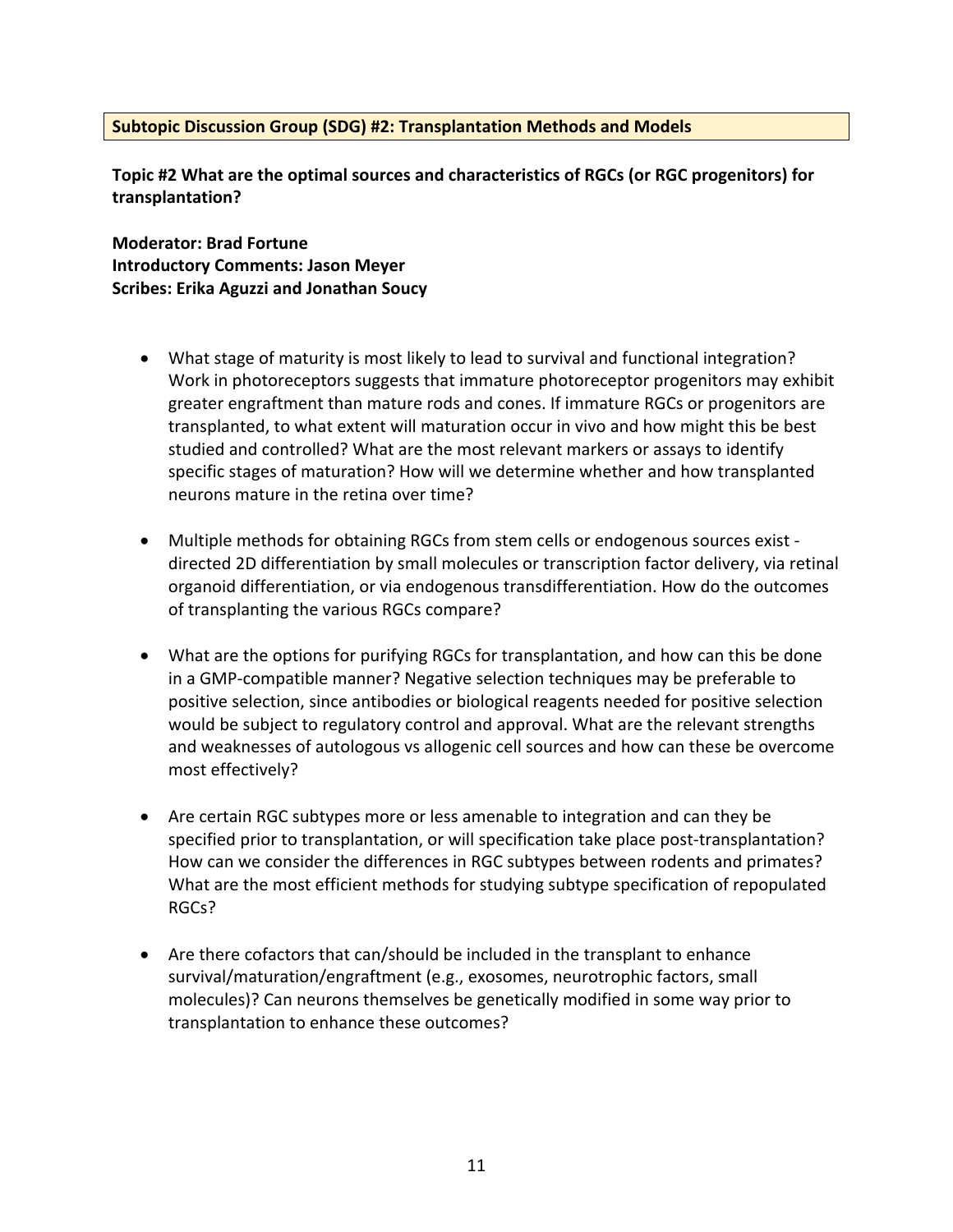#### **Subtopic Discussion Group (SDG) #3: RGC Survival, Maturation, and Host Interactions**

**Topic #2: What are the factors to consider beyond survival of endogenous RGCs, that extend to enhancing survival of transplanted RGCs?**

**Moderator: Petr Baranov Introductory Comments: Dong Feng Chen Scribes: Aboozar Monavarfeshani and Ziming Luo**

- How can we provide for a neuroprotective retinal environment for the transplanted RGCs? Potential strategies include:
	- o Neurotrophic factors (how to deliver them in post transplanted cells)
	- o Restoring balance of injury/glaucomatous retina to a normal milieu to optimizing transplantation efficiency
	- $\circ$  Potential for transplanting or enhancing signaling in "host" cells pre vs post transplantation
	- $\circ$  Understanding how waste products in RGCs and neighboring cells (e.g. microglia) impact the health of function of transplanted RGCs.
- How much is understood about the role that transplanted RGCs play at improving cell survival of RGCs in disease models? Studies have suggested that transplanted RGCs and certain types of stem cells improve survival of endogenous RGC in the face of injury (potentially from trophic support vs signals for maturation, or development of an ideal microenvironment). Could co-transplants be leveraged to enhance donor RGC survival?
- Many short-term neuroprotection studies have been performed that identify prosurvival pathways for RGCs. How can these pathways be modulated in donor RGCs to enhance long term survival? Post transplantation considerations regarding un-checked pro-survival signaling should be considered in terms of risk of oncogenic potential.
	- o For example: To what extent can apoptotic and regenerative signaling be uncoupled safely (targeting c-jun or DLK)?
	- o Are additional signals for enhancing axon regeneration needed?
- Do we have a way of establishing that once transplanted RGCs have survived, that they are mature and functioning? Should endpoints of function and maturity be established, and if so, what are the candidate endpoints? Does functional integration enhance RGC survival?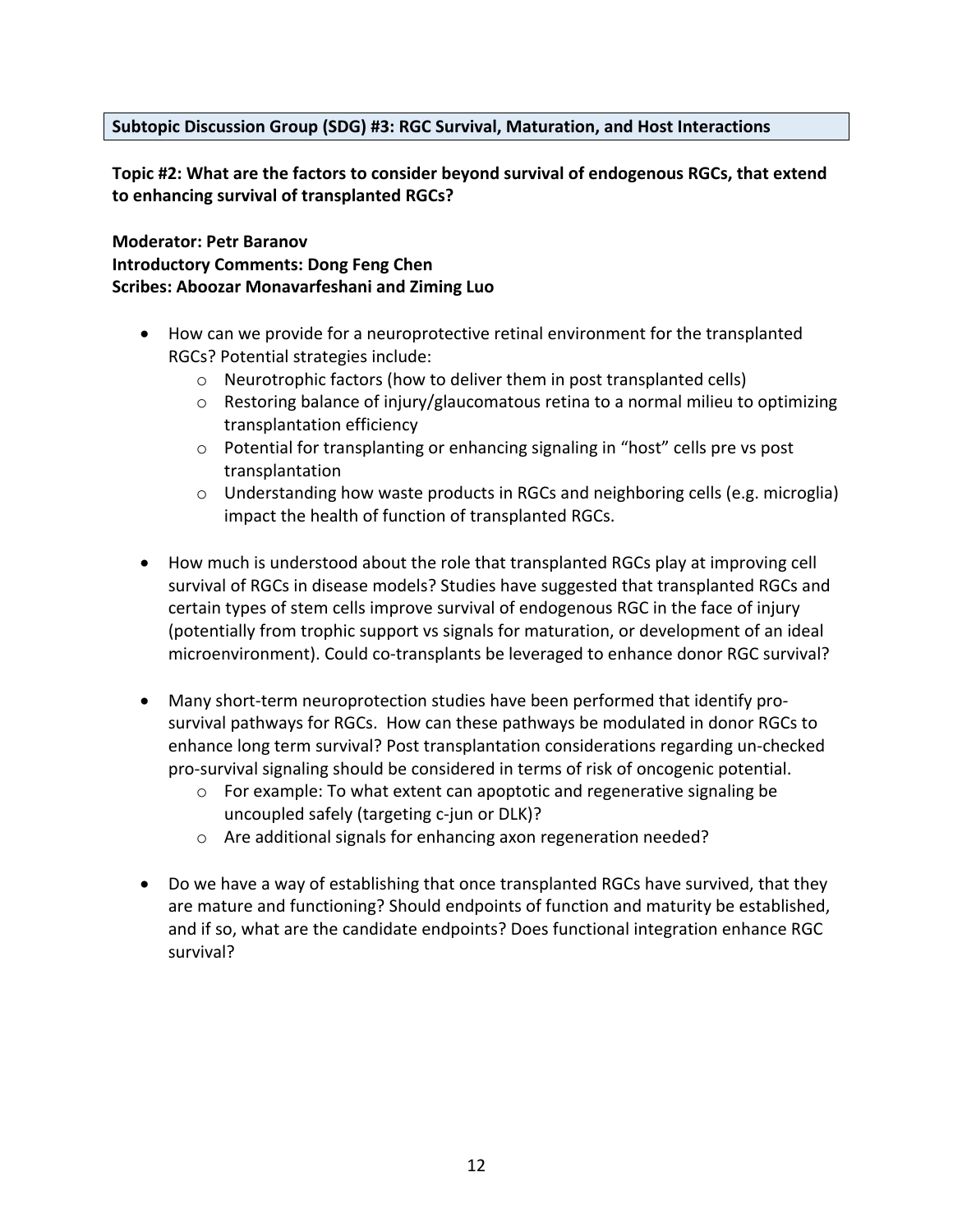#### **Subtopic Discussion Group (SDG) #4: Inner Retinal Wiring**

**Topic #2: RGC extrinsic factors: What are the local retinal microenvironmental (RGC extrinsic) signals that effect dendritogenesis and synaptogenesis to permit successful integration and proper connectivity to the inner retinal circuitry during development and following transplantation?** 

**Moderator: Yvonne Ou Introductory Comments: Tom Johnson Scribes: Julie Cho and Michael Gilhooley**

- What is already known about the role of non-RGC signals (e.g., including bipolar and amacrine cell surface receptors, extracellular matrix molecules, secreted factors) that govern establishment of inner retinal circuits during development, and what are the key areas where further research is needed?
- What is the role of the internal limiting membrane in establishing RGC somal lamination and polarization? What implications does this have for considerations of ILM disruption or removal for enhancing RGC engraftment following intravitreal or epiretinal transplantation?
- How do the expression and localization of relevant RGC-extrinsic factors that control IPL circuit specification change during development, and are the necessary factors still expressed and similarly localized in the mature retina?
- What environmental factors inhibit dendrite sprouting and promote synapse stability in maturity, and how might these impact integration of repopulated RGCs? How can these inhibitory signals be modified?
- How can we leverage organoid models to better understand these questions?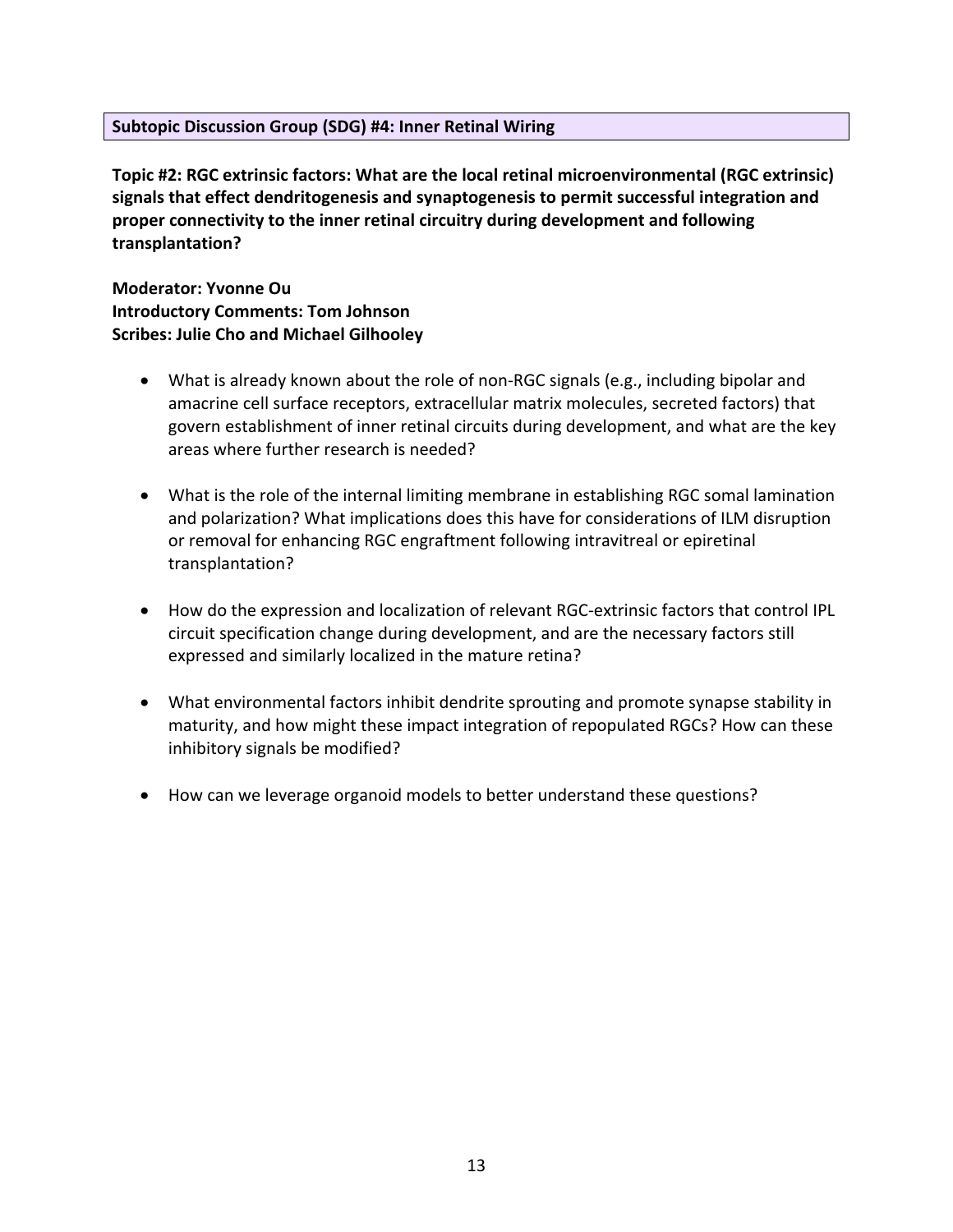#### **Subtopic Discussion Group (SDG) #5: Eye to Brain Connectivity**

**Topic #2. What is the role of glia in axonal regeneration?**

**Moderator: Kimberly Gokoffski Introductory Comments: Kimberly Gokoffski Scribes: Micalla Peng and Meher Saleem**

- What role do glia play in the inhibition/promotion of axon regeneration?
- What are the cell type and subtypes specific responses to glial derived signals?
- What are the lessons learned from spinal cord injury?
- How important is timing for the suppression or promotion of glial activity?
- How is myelination specified along regenerating axons?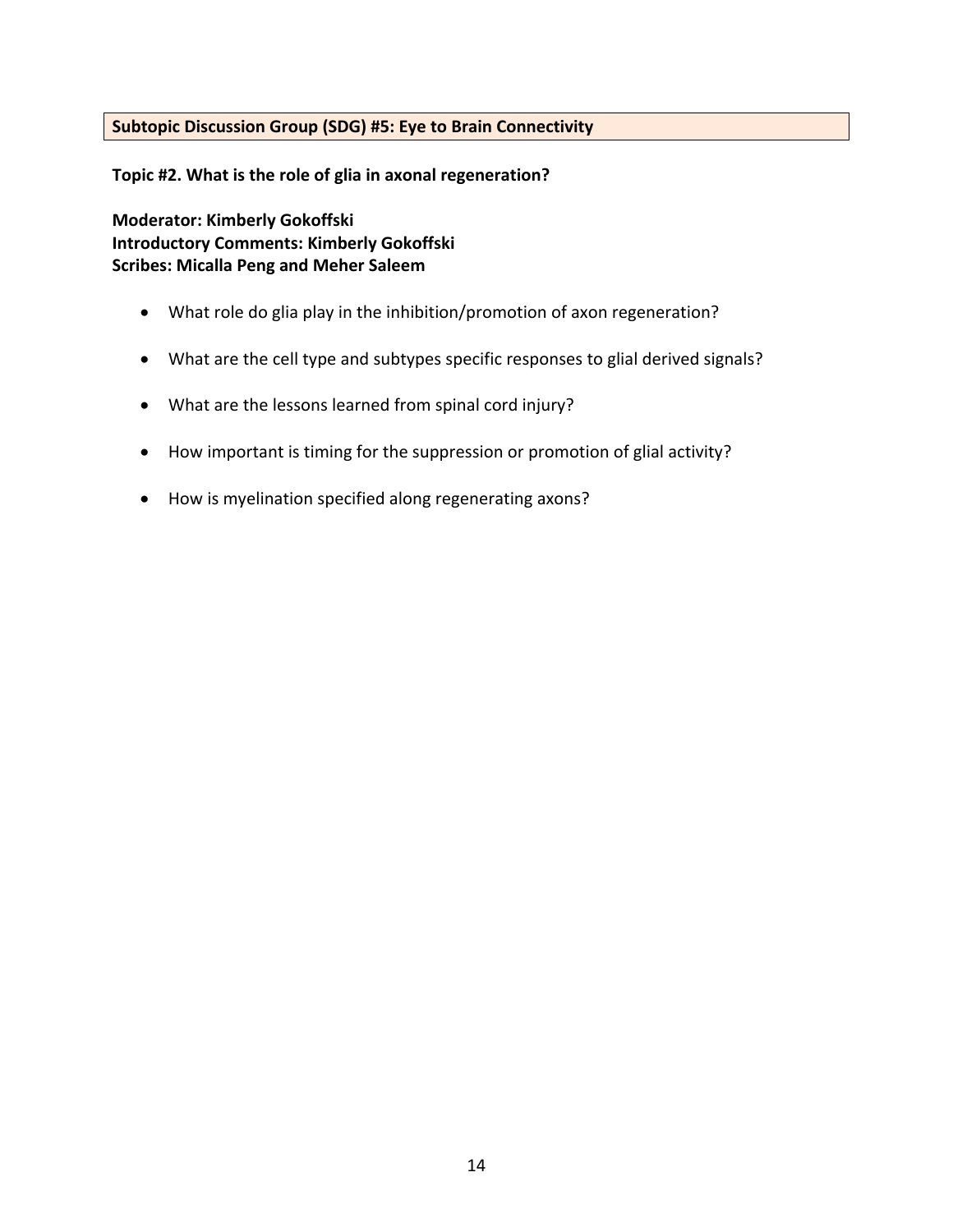## **Concurrent SDG Discussions: Topic #3**

### **11:15am – 12:15pm**

SDG #1: Aspen Room SDG #2: Cripple Creek 1 SDG #3: Cripple Creek 2 SDG #4: Crestone A SDG #5: Crestone B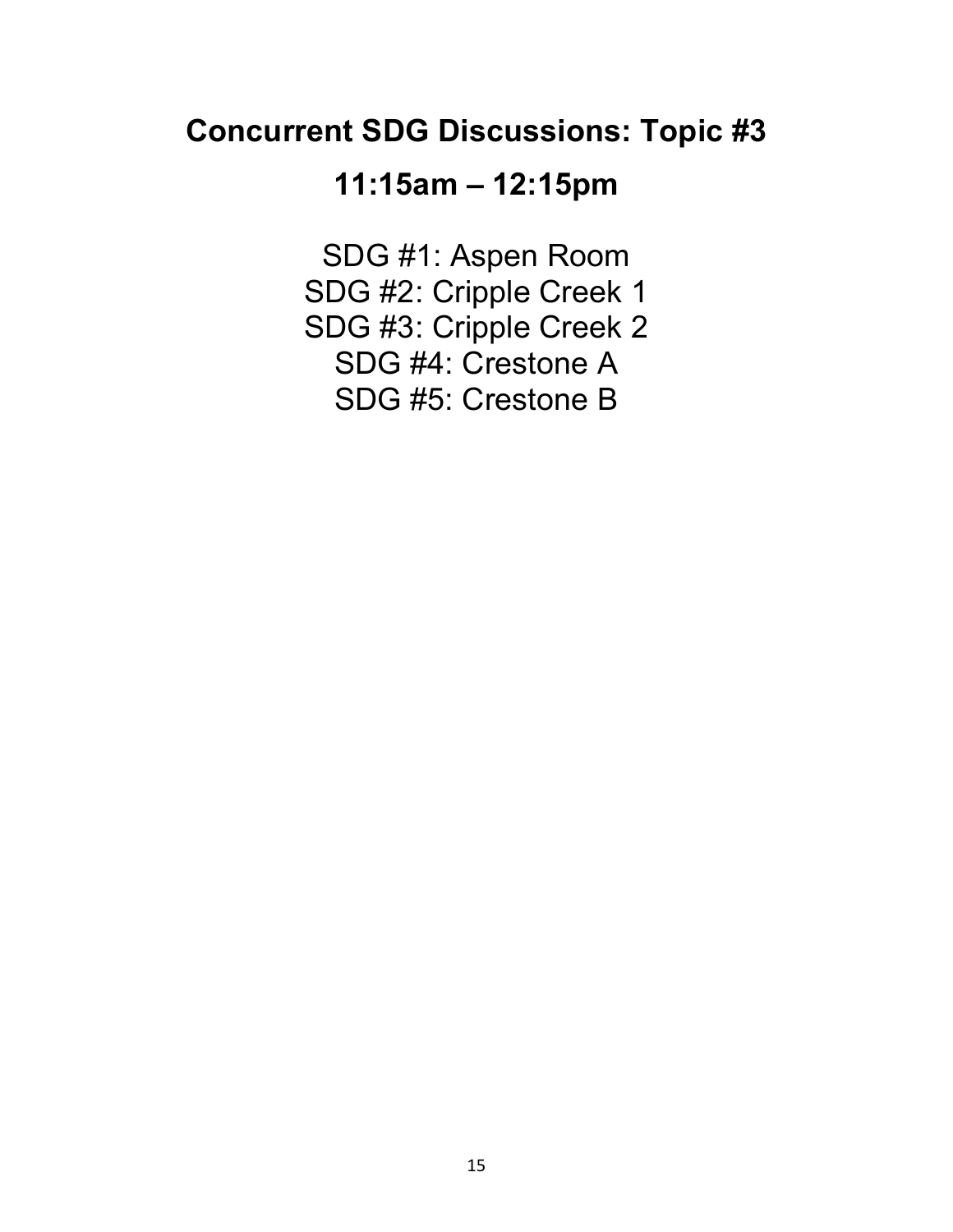#### **Subtopic Discussion Group (SDG) #1: RGC Development and Differentiation**

**Topic #3: What are the relative strengths and weaknesses of various approaches to producing new RGCs, how can we improve upon current methods with an eventual goal of RGC replacement, and how can we target cells to better effect RGC differentiation and correct axonal guidance?**

**Moderators: Don Zack and Tom Reh Introductory Comments: Jason Meyer (Arup Das) Scribes: Casey Keuthan and Juliette Wohlschlegel**

RGCs can be generated from ESCs and iPSCs through dissociated cell culture protocols and by making retinal organoids. CRISPR-generated cell lines that have fluorescent reporters that can be used to monitor the production of RGCs are available.

- Guidelines are needed for the molecular and functional characterization of ex vivo generated human RGCs. What are appropriate quality controls metrics for RGC generation?
- Is it possible to generate differentiated RGCs, or push them further than the precursor state, in a 2D culture? What are the markers (TF, protein, morphological, functional) of fully differentiated RGCs in vitro? How do RGCs generated from 2D culture differ from RGCs generated from 3D organoids?
- As we learn more about the factors that control RGC subtype, can we use this knowledge to generate RGC subtypes from pluripotent stem cells? Reporter iPSCs for subtypes of RGCs may help to develop protocols for generating or selecting subtypes of RGCs. Are there any currently?
- Can we generate RGCs more efficiently in vitro via organoids? A protocol is needed to make RGC-rich organoids (with cells preferentially adopting RGC cell fate), that survive durably, and that are derived from a cell type that won't alarm host immunity. What is the role of bioreactors or scaffolds?
- What are the critical factors that support the survival and maturation of RGCs in retinal organoids? In most retinal organoid preparations, RGCs start to die by about 2-3 months of age. Identifying the causes and mechanisms of this RGC disorganization cell death and the critical factors that could support the survival of RGCs and their final maturation will help guide strategies to achieve efficient RGC production.
	- o Can we improve on retinal organoids by co-culturing target cells/tissues, in assembloids?
	- $\circ$  What is the role of neuroprotective strategies, such as DLK inhibition, in the context of 2D cultures and organoids?
	- o Are non-neural cells required for RGC development in vitro? Some cells, such as microglia cells are important for the development of the retina, because they regulate neuronal survival and synaptic pruning. However, microglia have a hematopoietic lineage. For creating proper cell-cell interactions within the organoids, is it important to encourage the development of multiple lineages?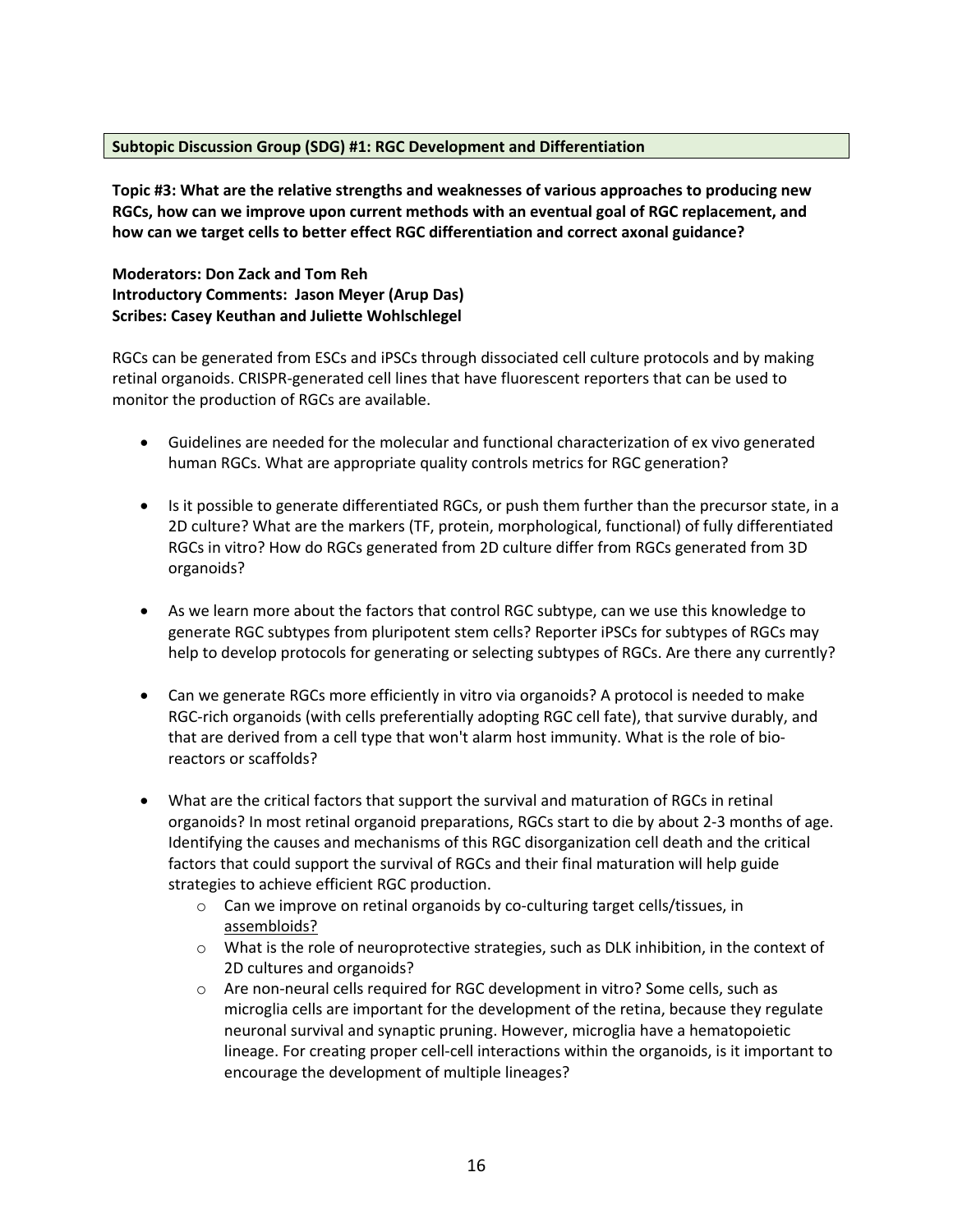#### **Subtopic Discussion Group (SDG) #2: Transplantation Methods and Models**

**Topic #3: To what extent do the host immune and glial responses affect donor RGC survival and engraftment after transplantation?**

**Moderator: Tom Johnson Introductory Comments: Shane Liddelow and Petr Baranov Scribes: Erika Aguzzi and Jonathan Soucy**

- What is the role of adaptive immunity and graft rejection in limiting RGC survival or engraftment? How does the immune system respond to xenogeneic, allogeneic, or autologous transplants? What are the strengths and weaknesses of various options for overcoming these adaptive immune responses? Potential strategies include:
	- o Local or systemic immune suppression
	- o Autologous transplantation from iPSCs
	- o Donor cell HLA banking and recipient-matching
	- o Engineering donor RGCs for immune evasion
- What is the role of induced innate immunity and inflammation (including the response of microglia) in limiting or enhancing RGC survival, engraftment, and synaptic maintenance? To what extent does the transplantation procedure itself induce these processes in comparison to the donor RGCs themselves? How are these responses similar or different in the retina, optic nerve head, optic nerve, and brain? How can inflammatory responses be controlled experimentally and clinically?
- How does age or various optic neuropathy disease states prime the immune system to interact with donor RGCs? How might therapeutic delivery methods alter the eye's immune response and interactions with host RGCs?
- What is the role of reactive gliosis in limiting (or encouraging) RGC survival and engraftment? How can this be controlled experimentally and clinically?
- What models are necessary to study the immune and glial responses to neuronal transplantation? Can rodents provide sufficient information given inherent differences compared to the primate and human immune system?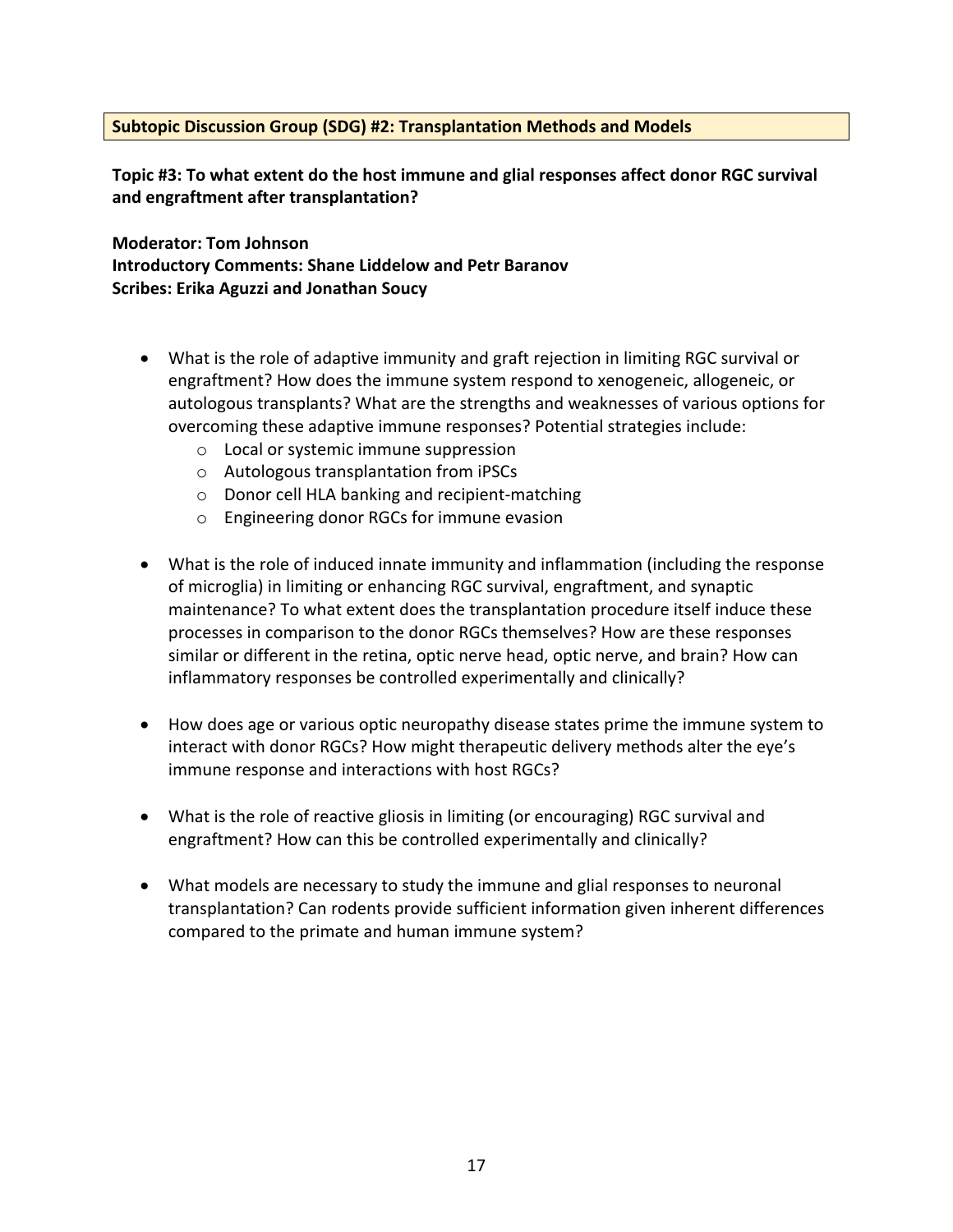#### **Subtopic Discussion Group (SDG) #3: RGC Survival, Maturation, and Host Interactions**

**Topic #3: What is the best way to assess appropriate functional integration of transplanted RGCs with host cells?** 

#### **Moderator: Ahmara Ross Introductory Comments: Scribes: Aboozar Monavarfeshani and Ziming Luo**

- Is there a way to encourage functional connectivity of donor RGCs with inner retinal neurons (bipolar and amacrine cells)? What molecular signaling pathways are most important in driving IPL synaptogenesis during development? Can modulation of those pathways following RGC transplantation encourage synaptogenesis in an organized way?
- What are important models or demonstrations of establishing meaningful functional integration of transplanted RGCs on the single-cell or cell population level?
- Is there a role for transsynaptic labeling techniques? Can modified transsynaptic viruses be used in a way that minimizes neurotoxicity to infected cells?
- What do we understand about the process of synaptic pruning during development and during RGC degeneration from glaucoma or other optic neuropathies? To what extent do those processes relate to functional integration of repopulated RGCs?
- Are certain RGC subtypes more or less amenable to integration and can they be specified prior to transplantation, or will specification take place post-transplantation? What are the most efficient methods for studying subtype specification of repopulated RGCs?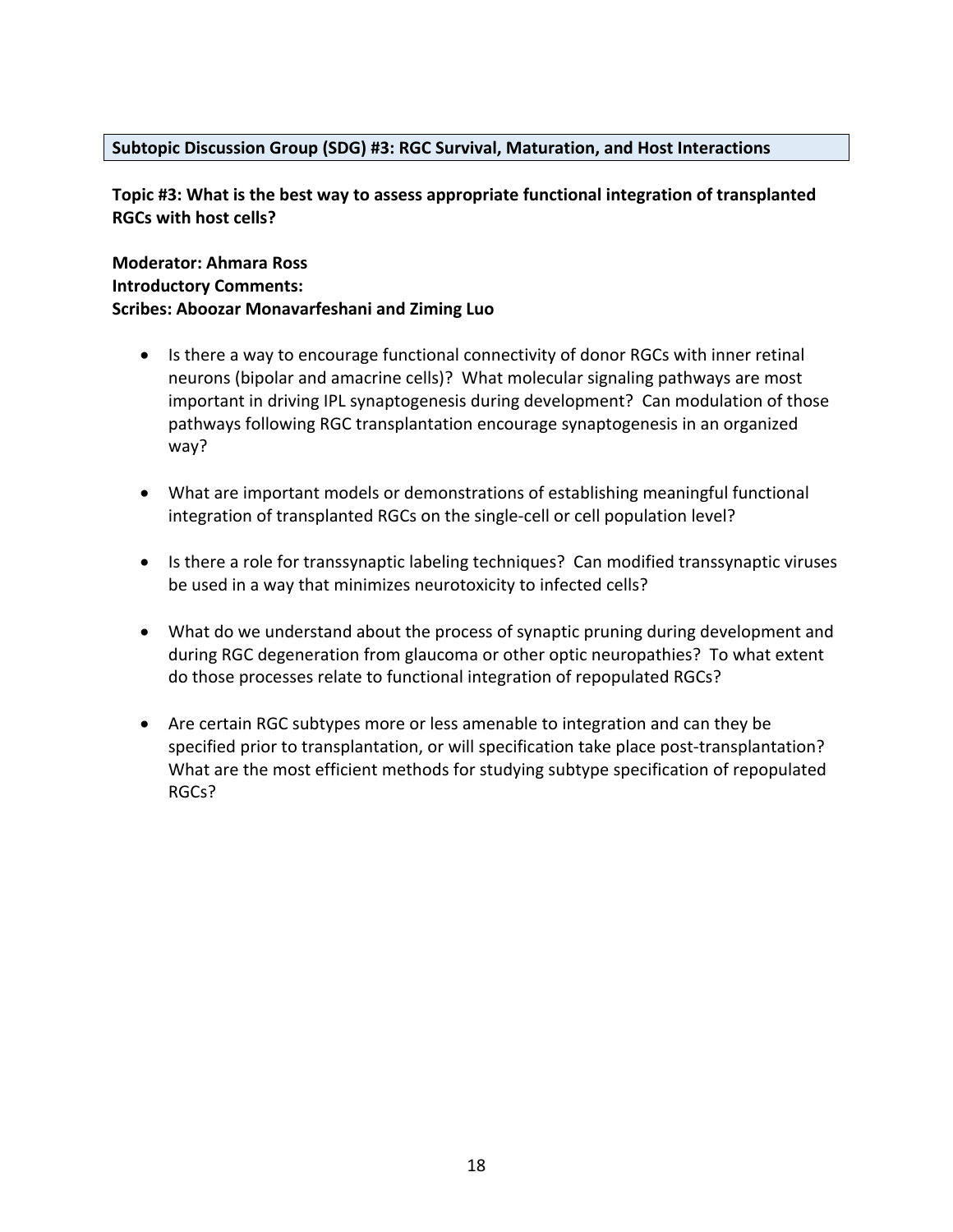#### **Subtopic Discussion Group (SDG) #4: Inner Retinal Wiring**

**Topic #3: The diseased RGC: How do optic nerve injuries alter endogenous RGC structure and connectivity in the IPL, and are the implications for RGC repopulation?**

#### **Moderator: Adriana Di Polo Introductory Comments: Bart Borghuis and Lieve Moons Scribes: Julie Cho and Michael Gilhooley**

- Damage to the optic nerve alters RGC dendritic morphology and synaptic connectivity. However, a full picture of how RGC structure and connections in the IPL are altered in optic neuropathies is still lacking. Recent studies suggest that some RGC subtypes are more vulnerable to dendritic damage than others (i.e., OFF RGCs). What are the most vulnerable RGC subtypes that undergo loss of synaptic connections in the IPL in human optic neuropathies? What are the specific structural and functional changes that occur in distinct RGC subtypes following optic nerve injury? How is this similar or different for different forms of optic nerve injury and among different species?
- RGC transplantation is a promising strategy for cell replacement in optic neuropathies. Should specific RGC subtypes be favored for transplantation to maximize reestablishment of intraretinal circuits? Which RGC subtypes and inner retinal circuits are most readily regenerated by transplantation or transdifferentiation? Can we use new knowledge of RGC vulnerability versus resilience to select the "best" RGC subtypes for transplantation to enhance integration in the IPL? Can we reprogram RGCs based on the most resilient types to improve integration and connectivity?
- What are the minimal RGC subtypes required for vision restoration? Which RGC subtypes and inner retinal circuits are most crucial to regenerate in humas? Will excitatory synapse development be enough, or will functional vision require the reestablishment of more complex patterns of synaptic inputs (inhibitory, sublaminaspecific)? What aspects of inner retinal circuits can be modeled in mice, and which will require models that are more similar to humans?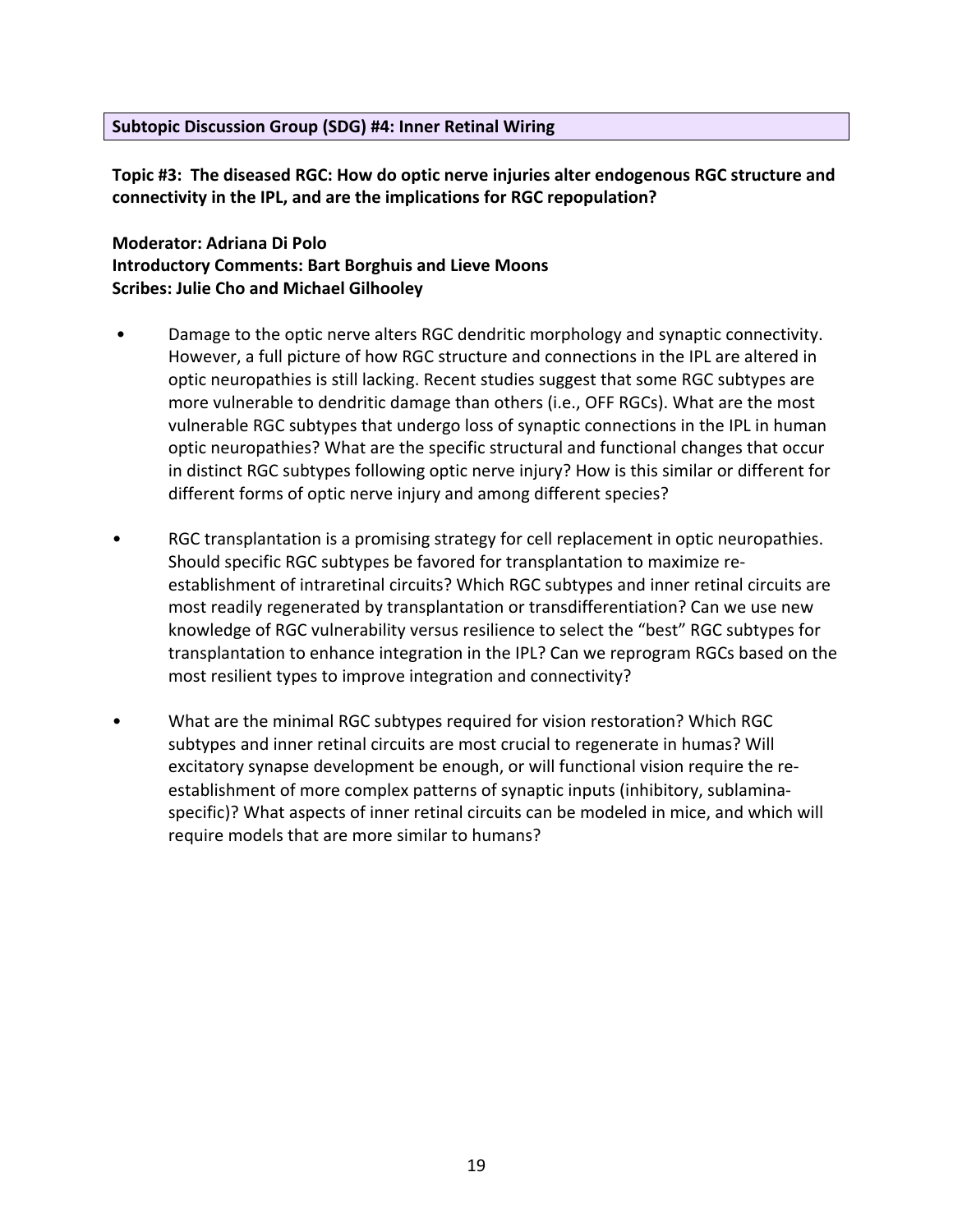#### **Subtopic Discussion Group (SDG) #5: Eye to Brain Connectivity**

**Topic #3. How do axons navigate to their appropriate targets?**

**Moderator: William Guido Introductory Comments: William Guido Scribes: Micalla Peng and Meher Saleem**

- How do we study axon target interactions in the absence of long-range guidance navigation (i.e., development of distal injury models)?
- How do we assess the nature of re-innervation from a structural, functional, and behavioral perspective?
- What are the behavioral assessment tools needed to assess successful re-innervation?
- How important is it to rebuild topography?
- How do we "reprogram RGCs" to reinnervate original targets?
- How should we prioritize axon-target interactions (by cell type, retinorecipient targets)?
- How do axon-axon vs axon target cues contribute to re-innervation?
- What is the interplay of extrinsic (activity) and intrinsic (molecules) factors in promoting axon target interactions?
- How do we promote synapse formation after re-innervation?
- How do we consider circuit integration?
- What are the consequences of aberrant targeting and synapse formation?
- What are the steps needed for the induction and maintenance of targeting and innervation?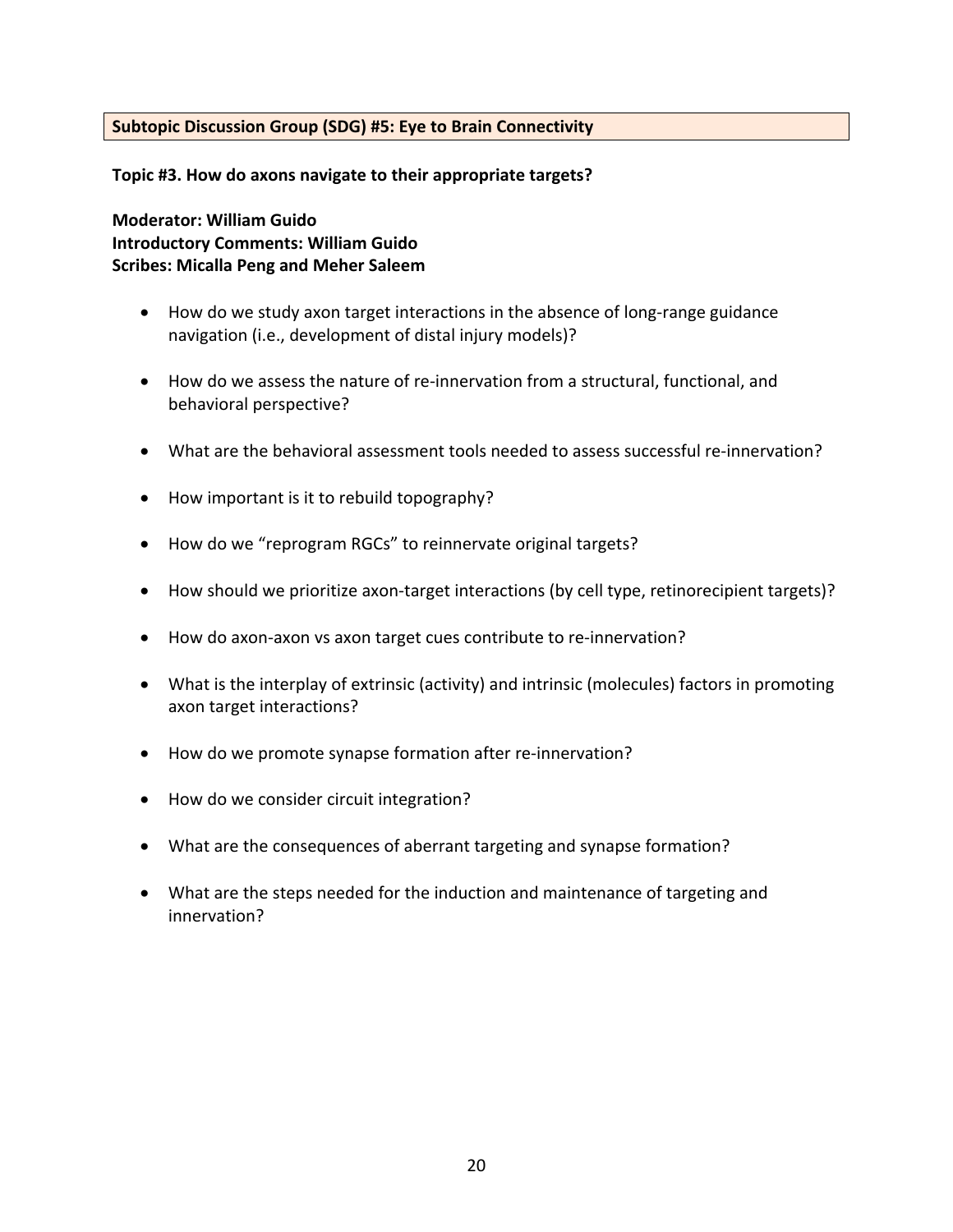## **Concurrent SDG Discussions: Topic #4**

# **1:15pm – 2:15pm**

SDG #1: Aspen Room SDG #2: Cripple Creek 1 SDG #3: Cripple Creek 2 SDG #4: Crestone A SDG #5: Crestone B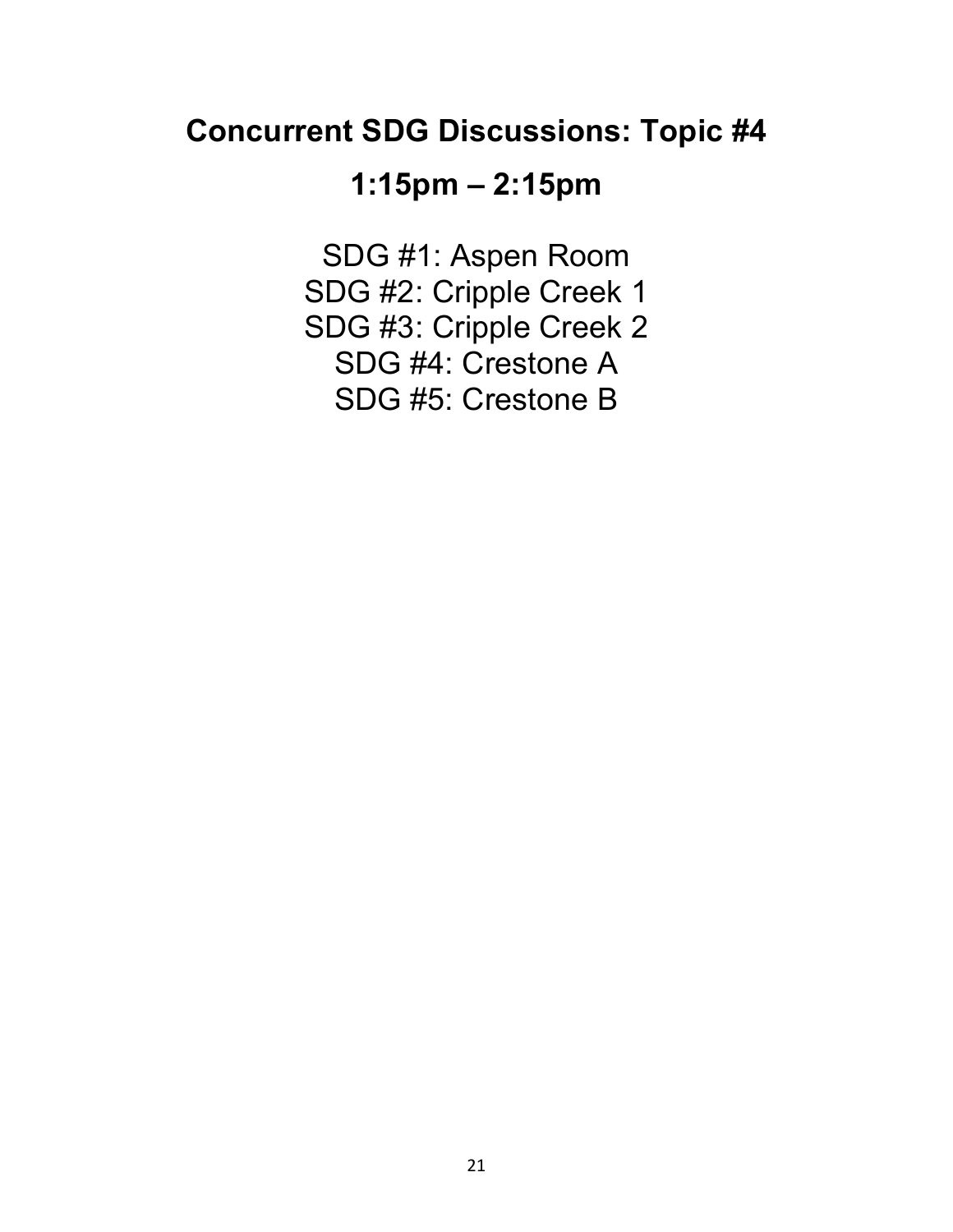#### **Subtopic Discussion Group (SDG) #1: RGC Development and Differentiation**

**Topic #4: How can we create and engineer RGCs for improved survival and synapse formation?**

**Moderators: Don Zack and Tom Reh Introductory Comments: Melanie Samuel Scribes: Casey Keuthan and Juliette Wohlschlegel**

As noted in the previous discussion, several protocols now exist for producing RGCs from human pluripotent stem cells. However, it is not known whether the cells derived from these protocols will survive transplantation and will integrate with the host in a functionally meaningful way.

- RGCs can be produced in organoids or by 2D protocols. These are typically of various stages of maturation. What is the optimal stage of development for transplanting RGCs (or precursors) for survival, integration, migration, axon growth and dendrites and synapses to form with the host?
- RGC subtypes appear to vary in their susceptibility to degeneration in disease. Are some RGC subtypes more resilient? How can we determine whether certain subtypes have an advantage after transplantation? Which RGC subtypes are better able to survive in glaucoma pathogenesis? Can we develop methods for selectively generating these subtypes for transplantation strategies? Can we transfer the relative increased survival ability of some RGC subclasses to other more vulnerable subclasses?
- What are the caspase-independent pathways that lead to RGC death, in vivo and in vitro? The mechanisms of RGC death in disease and in normal development are still not completely understood. Caspase inhibitors have been shown to rescue up to 34 percent of RGCs in rats in a previous study. RGC death might also be linked to caspaseindependent reactions. Inhibiting the caspase-dependent mechanisms may allow RGC survival, but will they be functional?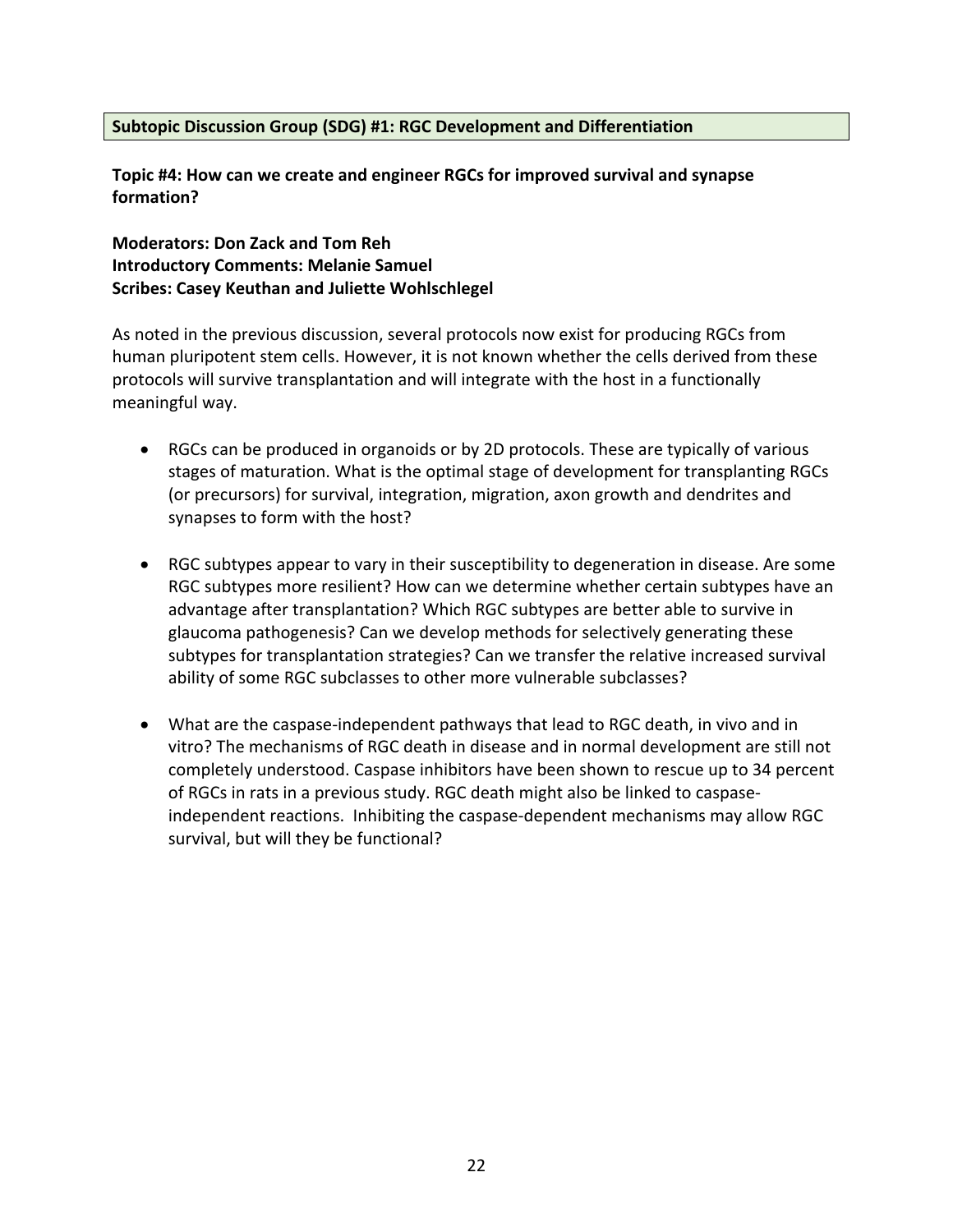#### **Subtopic Discussion Group (SDG) #2: Transplantation Methods and Models**

**Topic #4: What should be the tissue- or animal-level outcomes or metrics by which success of RGC repopulation is evaluated? (Note that cell-level assays will be addressed by SDG #3, Topic #3)**

**Moderator: Tom Johnson Introductory Comments: Brad Fortune Scribes: Erika Aguzzi and Jonathan Soucy**

- What are the most promising state-of-the-art methods for tracking and evaluating repopulated RGCs in vivo? How can we utilize OCT, including the possibility of contrast methods, to permit identification of individual donor RGCs? How can scanning laser ophthalmoscopy be adapted in vivo for visualization of fluorescent markers, adaptive optics for high resolution, and volumetric depth discrimination. What other in vivo imaging techniques might be particularly useful, including fluorescence lifetime imaging of endogenous fluorophores, multiphoton imaging, single-cell calcium imaging, and transsynaptic circuit tracing?
- Which functional outcomes will provide the greatest sensitivity and specificity for identifying visual improvements related to RGC repopulation? How do we parse functional contributions of donor RGCs from surviving endogenous RGCs? Multiple ERG methods for detecting RGC activity exist, including the scotopic threshold response, the photopic negative response, and aspects of the pattern ERG. What are the strengths and weaknesses of each? How might multifocal ERG be leveraged to provide functional information on RGCs with some spatial resolution? What is the role for VEP or optic nerve action potential recording? How can we leverage optical electrophysiology (in the retina or visual cortex) for in vivo assessment of neuronal function? The ISCEV provides standards on visual electrophysiological outcomes, but to what extent is greater standardization or information needed for optimal RGC-specific assays?
- What behavioral assays are feasible and would provide adequate sensitivity and specificity to discern improved visual function in rodents and large animal models?
- What methods should be employed to adequately assess for graft-to-host material transfer to ensure evaluation of true RGC replacement and rule out neuroprotective effects?
- We will discuss approaches to standardizing outcomes to facilitate comparisons across multiple approaches.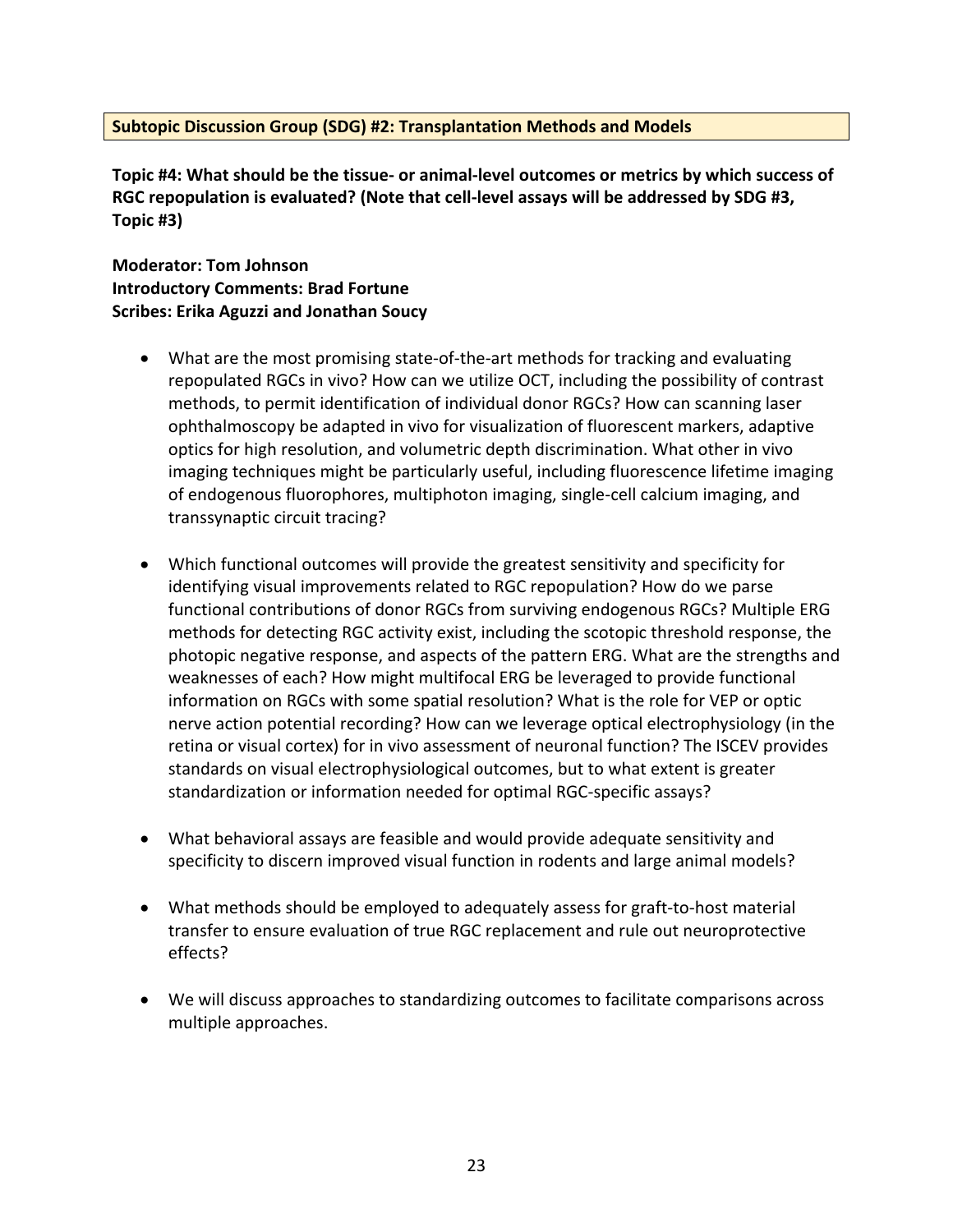#### **Subtopic Discussion Group (SDG) #3: RGC Survival, Maturation, and Host Interactions**

**Topic #4: How do non-RGCs in the retinal or optic nerve environment affect RGC transplant efficacy?**

#### **Opening: Claire Mitchell Moderator: Jeff Goldberg Scribes: Aboozar Monavarfeshani and Ziming Luo**

- What is the possibility of developing a human *in vitro/ex vivo* retinal model to better study the process of RGC integration that reflects the true complexity of the environmental variables? Will such a model adequately mimic the "hostile" environment transplanted RGCs will face in human neurogenerative disease (glaucoma, ischemia, compression, post-trauma)?
- What is the role of glial and neuro-inflammation in RGC survival? What mechanisms are involved in the process of gliosis? Can this process be dampened, for example to facilitate more successful RGC transplantation?
	- $\circ$  What factors determine the neuroprotective vs neuro-destructive relationship of glial cells and RGCs?
	- o How are mechanosensitive pathways linked to RGC and microglial interactions?
- What do we understand about neuro-vascular communication in the retina?
	- $\circ$  Is the process of functional hyperemia important for driving our understanding of neurovascular coupling?
	- o What is the significance of transplanted RGCs localizing along retinal blood vessels?
- Astrocytes play a critical role in development and neuroprotection of RGCs. How well do transplanted RGCs establish functional contact with existing astrocytes? What mechanisms should be considered and potentially enhanced during the transplantation process?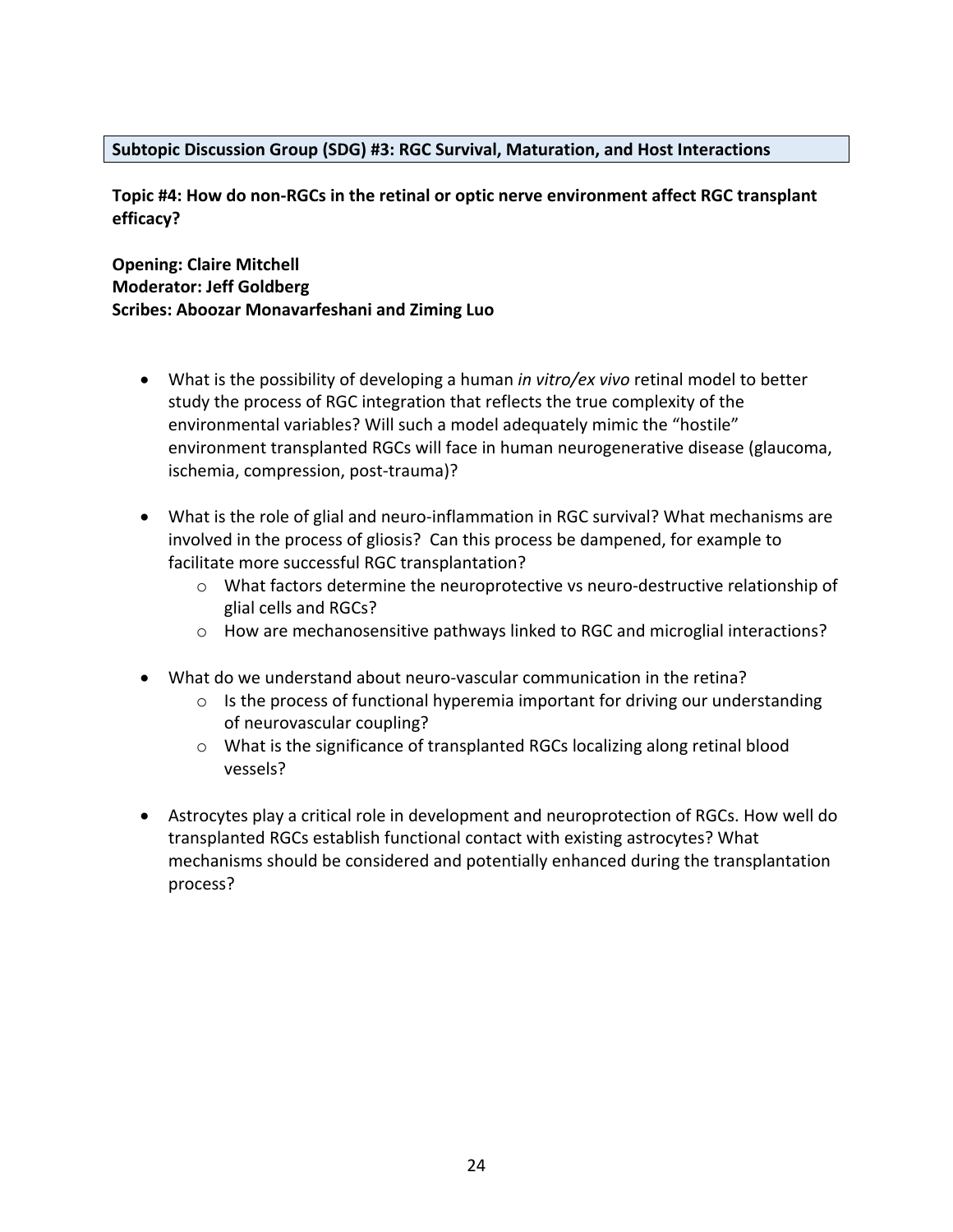#### **Subtopic Discussion Group (SDG) #4: Inner Retinal Wiring**

**Topic #4: The Diseased IPL: How does the IPL environment change in the context of optic neuropathies? Will the IPL in a degenerating retina be amenable to functional integration of transplanted or regenerating RGCs?** 

**Moderator: Yvonne Ou Introductory Comments: Matt Van Hook Scribes: Julie Cho and Michael Gilhooley**

- Although loss of vision in optic neuropathies has been largely attributed to RGC death, recent evidence suggests that other retinal neurons are also affected. How do bipolar and amacrine cells respond to optic nerve damage? Are there structural and functional changes in bipolar and amacrine cells during disease progression? How does the structure of the inner retinal circuit and synaptic connectivity change between RGC and bipolar or amacrine cells? How does this vary among types of optic nerve injury and among species (including humans)?
- If a transplanted RGC now replaces a dead RGC, what molecules need to be expressed by pre- and post-synaptic neurons to re-establish connectivity? Are there attractive and repulsive cues that influence pre- and post-synaptic interactions?
- How do glial cells in the inner retina respond to optic nerve damage and how do they change the IPL environment? Is the change conducive or detrimental to the integration of transplanted RGCs? Are retinal microglia involved in synaptic plasticity and/or pruning of inappropriate connections of transplanted RGCs?
- How is the extracellular matrix (ECM) affected by optic nerve injury and what is the resultant impact on recreating the ordered lamination of the IPL during RGC regeneration or following RGC transplantation?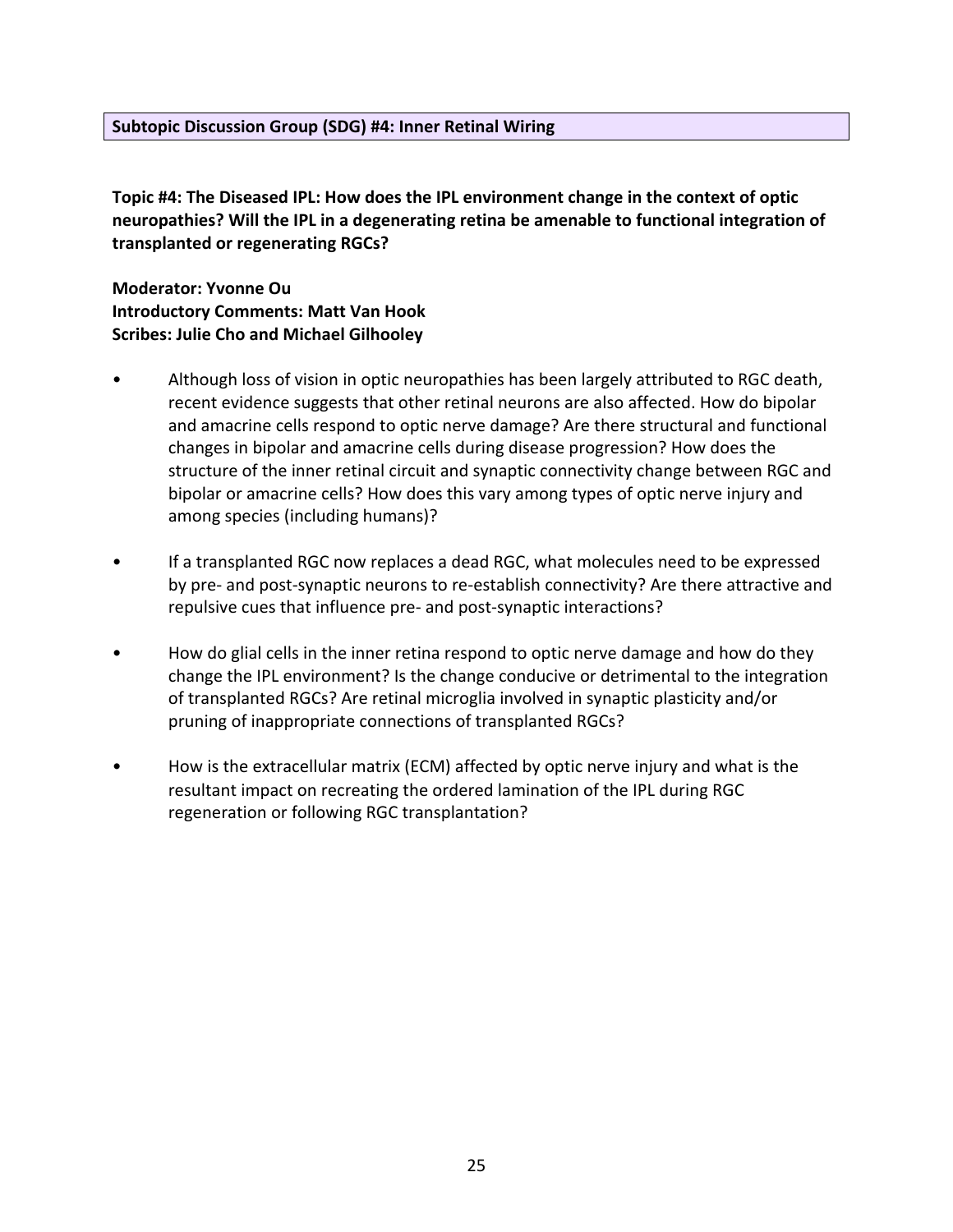#### **Subtopic Discussion Group (SDG) #5: Eye to Brain Connectivity**

**Topic #4. What is the best model system to study RGC axon regeneration?**

**Moderator: Kimberly Gokoffski Introductory Comments: Kimberly Gokoffski Scribes: Micalla Peng and Meher Saleem**

- What are the best in vitro and in vivo models for studying axonal extension, regeneration, or pathfinding in different disease states, and what novel models would be useful?
- Can we apply one regenerative strategy for all optic neuropathies? If not, what diseasespecific characteristics need to be considered in regenerating the optic nerve?
- What are the best in vivo models that recapitulate human anatomy?
- Should we consider standardizing models, and if so, what are the most important characteristics?
- Should we consider developmental, adult, or aged models?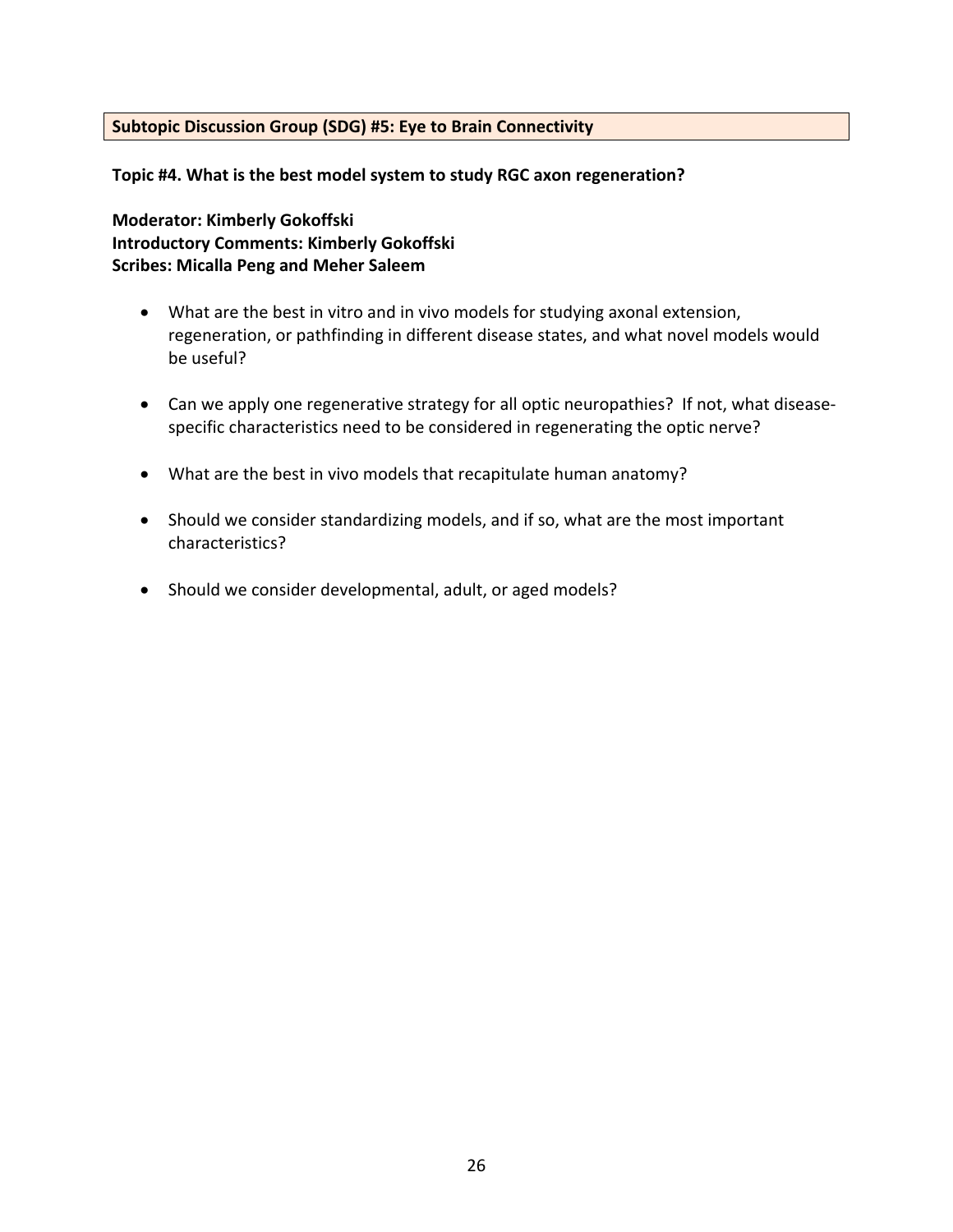## **Concurrent SDG Discussions: Topic #5**

### **2:30pm – 3:30pm**

SDG #1: Aspen Room SDG #2: Cripple Creek 1 SDG #3: Cripple Creek 2 SDG #4: Crestone A SDG #5: Crestone B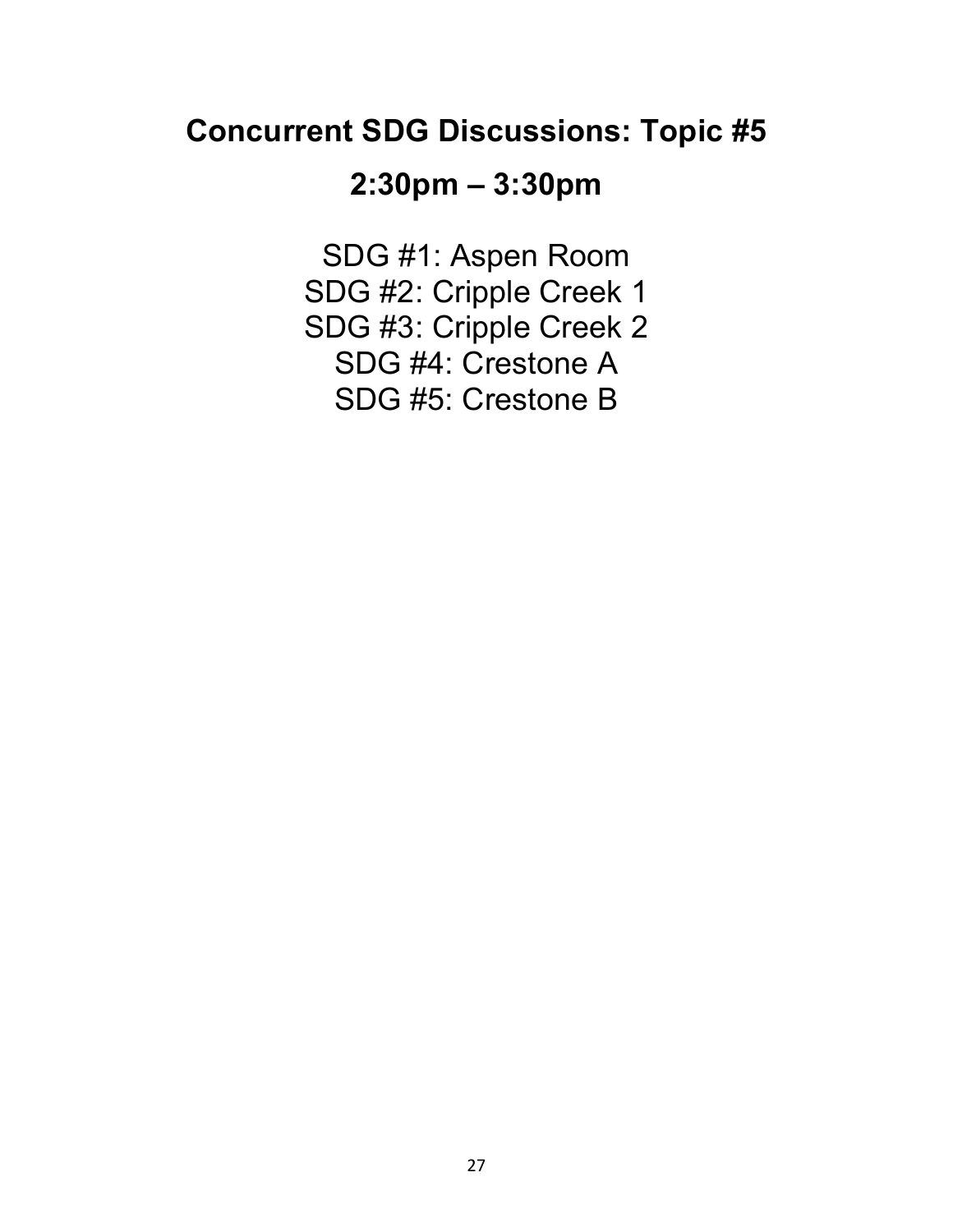#### **Subtopic Discussion Group (SDG) #1: RGC Development and Differentiation**

**Topic #5: How can we leverage Muller glial transdifferentiation for RGC replacement?**

**Moderators: Don Zack and Tom Reh Introductory Comments: Tom Reh Scribes: Casey Keuthan and Juliette Wohlschlegel**

Muller Glia are able to generate new neurons in vivo in the adult mouse retina after the overexpression of the pro-neuronal transcription factor Ascl1. However, with expression of only Ascl1, the new neurons adopt a bipolar or amacrine fate. Finding the right combination of transcription factors to generate mature RGCs from Muller glia derived could lead to regenerative therapy directly to patients suffering from optic neuropathies such as Glaucoma.

- What is the optimal combination of transcription factors that could allow reprograming of Muller glia derived into to mature RGCs? How can we find this? Will this be the same in human? Will this work for subtypes?
- Does the microenvironment of the mature retina constrain the types of neurons that can be generated from Muller glia? Does the type of injury affect which types of neurons can be regenerated with this approach? Retinal degeneration causes the Muller glia to become reactive; will these changes in the cells inhibit reprogramming with TFs?
- New neurons generated from reprogrammed Muller glia will form functional synapses with existing neurons in the adult mouse retina, suggesting that mature neurons possess the ability to form new synapses; however, are the connections as specific as those that form during development, or do inappropriate synapses form?
- Functional analysis of Muller glial derived neurons has so far been demonstrated with single cell electrophysiology. What tests would provide the best evidence for functional restoration (or improved vision) in cases where neurons have been derived from Muller glia?
- RGCs derived from Muller glia, like those from transplants, will need to send axons to the brain targets to provide any benefit. What additional factors will be needed to stimulate long distance axon growth of reprogrammed Muller glia-RGCs, through the mature visual pathways to find the correct targets and make the correct synapses?
- How can we be sure that vector-mediated cell reprogramming is actually generating retinal ganglion cells? Recently, several studies have made spectacular claims about the ability to rapidly and efficiently reprogram Muller glia into retinal ganglion cells using simple AAV-based constructs (e.g. Fu, et al. Cell 2020; Xiao, et al. Front Cell Dev Bio 2021). Other studies, however, have claimed this in fact reflects technical artifacts resulting from leaky expression of glialspecific GFAP promoters (Wang, et al. Cell 2021; Chen, et al. bioRxiv 2021), and support these claims using genetic lineage analysis (Lyu, et al. bioRxiv 2021). How can we avoid similar pitfalls when applying vector-based reprogramming to species where genetic lineage analysis studies are practical, such as primates?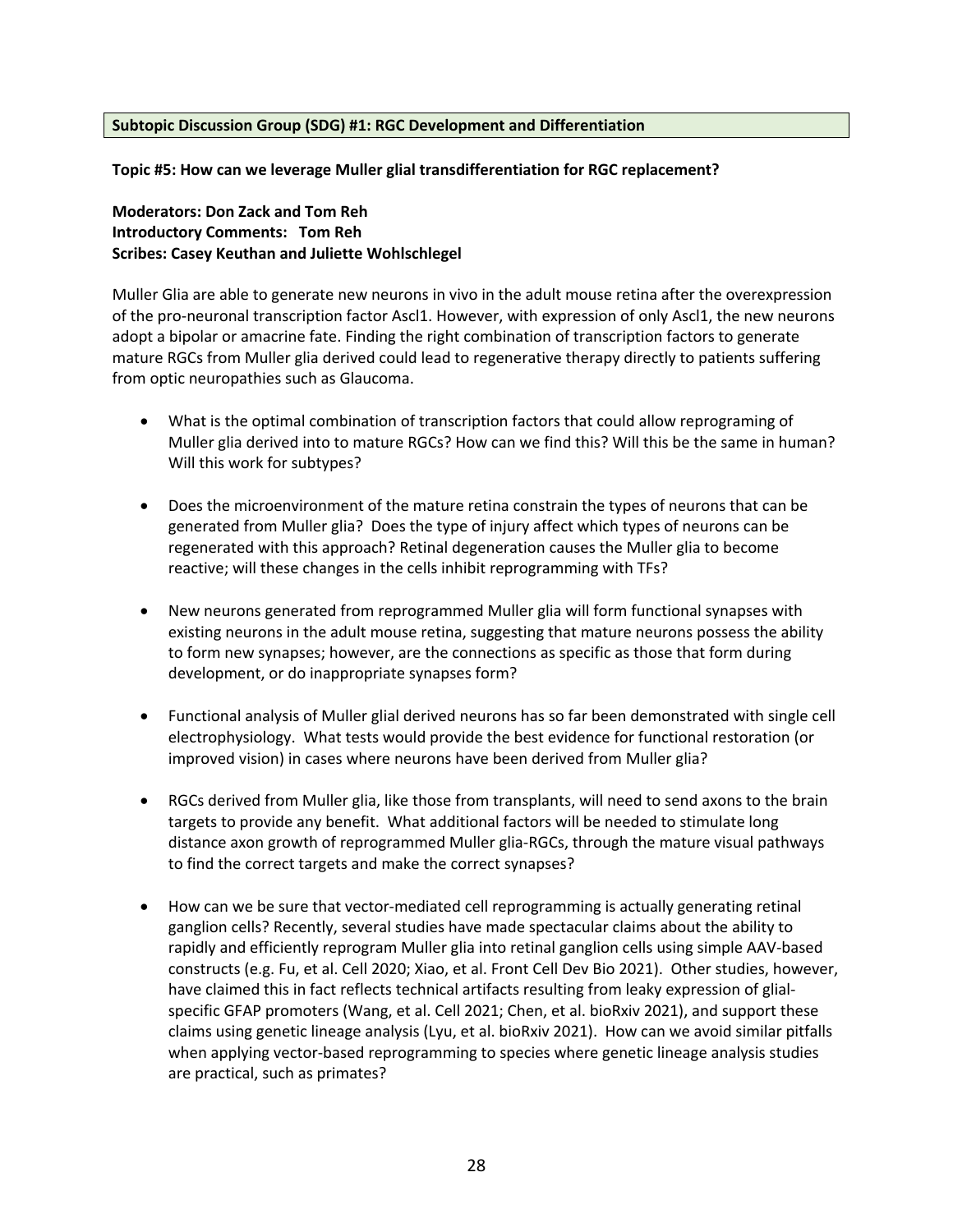#### **Subtopic Discussion Group #2: Transplantation Methods and Models**

**Topic #5: What surgical transplantation strategies will maximize RGC survival and engraftment?**

**Moderator: Tom Johnson Introductory Comments: Kapil Bharti Scribes: Erika Aguzzi and Jonathan Soucy**

- The vitreous may limit migration of intravitreally injected RGCs towards the retina and the vitreous cavity may not be supportive of sustained RGC survival (due to hypoxia, lack of metabolic support, and lack of a growth substrate). What approaches might help overcome this, and what is feasible in rodents versus larger animal models? Potential approaches include:
	- o Vitreous digestion or permeabilization
	- o Vitrectomy
	- $\circ$  Chemokine gradients to encourage mobilization of donor RGCs to the retina
	- o Biocompatible scaffolds
	- $\circ$  Slow release neuroprotective or immunomodulating drugs or growth factors
- The ILM limits engraftment of donor RGCs. What are the strengths and weaknesses of various approaches to circumventing the ILM barrier? How might these affect Muller glia? Potential strategies include:
	- o Enzymatic digestion
	- o Mechanical peeling
	- o Sub-ILM injection
- How do the vitreous, ILM, and retinal extracellular matrix change with age or in disease states and what implications does this have for RGC engraftment?
- How should cells be delivered into the eye? What are the strengths and weaknesses of intravitreal versus subretinal transplantation? Scaffolds have been shown to improve RPE and photoreceptor transplants. How might scaffolds be leveraged to augment RGC survival and engraftment? What are potentially beneficial design characteristics?
- Some published data suggest that transplanting fewer RGCs yields greater cell survival (on a percentage basis). Why might this be? Considering this finding, how many RGCs should be transplanted and how should this be scaled according to the size of the eye / animal model being studied?
- What extent of topographic retinal coverage by donor RGCs is necessary to yield meaningful functional improvements in vision? What local RGC density is necessary? How can spatial localization and density be controlled with RGC delivery techniques?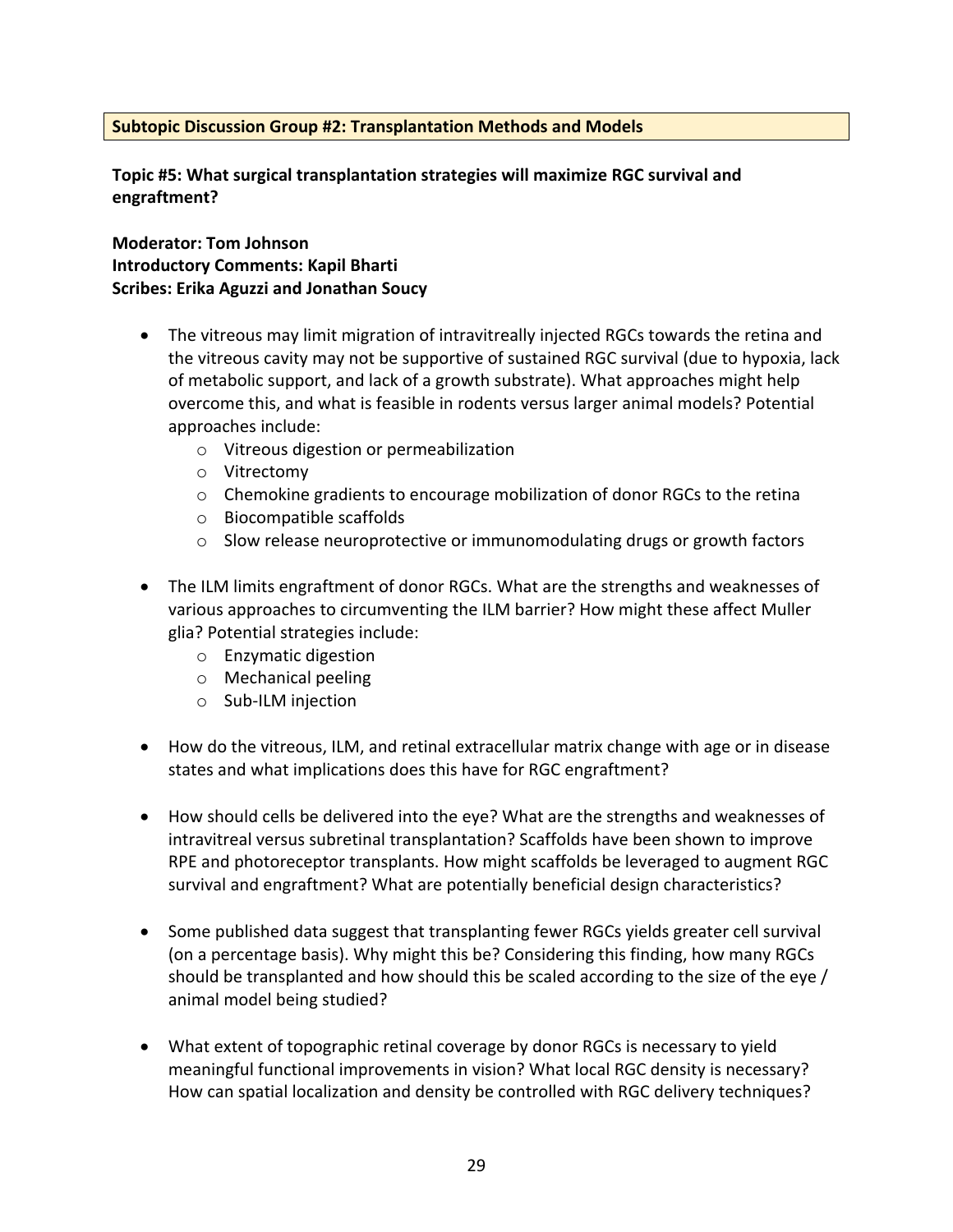#### **Subtopic Discussion Group #3: RGC Survival, Maturation, and Host Interactions**

**Topic #5: What are the clinical and translational considerations of successful RGC transplantation, integration, and function?**

**Moderator: Ahmara Ross Opening: Juliette McGregor and Jeff Goldberg Scribes: Aboozar Monavarfeshani and Ziming Luo**

- How can transplanted RGCs be imaged and followed safely in living animal models (including humans) over long periods of time? What are the best markers of function to track over time that can give an appropriate assessment of the biological, chemical, and electrical processes?
- Methods to identify and track donor, newborn and rescued cells in vivo need to be established and rigorously characterized and compared. Tracers, cell lines and other molecular tools can be used to visualize cell structure and health and parse donor from host cells. What are the limitations of dye tracers, genetically encoded tracers, and AAV mediated tracers? How do we deal with intercellular material transfer, including cell fusion, cytoplasm exchange and other forms of material transfer as confounding factors to study RGC survival?
- What are the major considerations and limitations for establishing meaningful neuroprotection and/or restoration of vision? How many, what subtypes, and what retinal locations of functional RGCs are required to support useful vision?
- How can we best measure neuroprotection or vision restoration in the clinic? Are ultralow vision psychometric tests needed? Should QoL be a potential endpoint?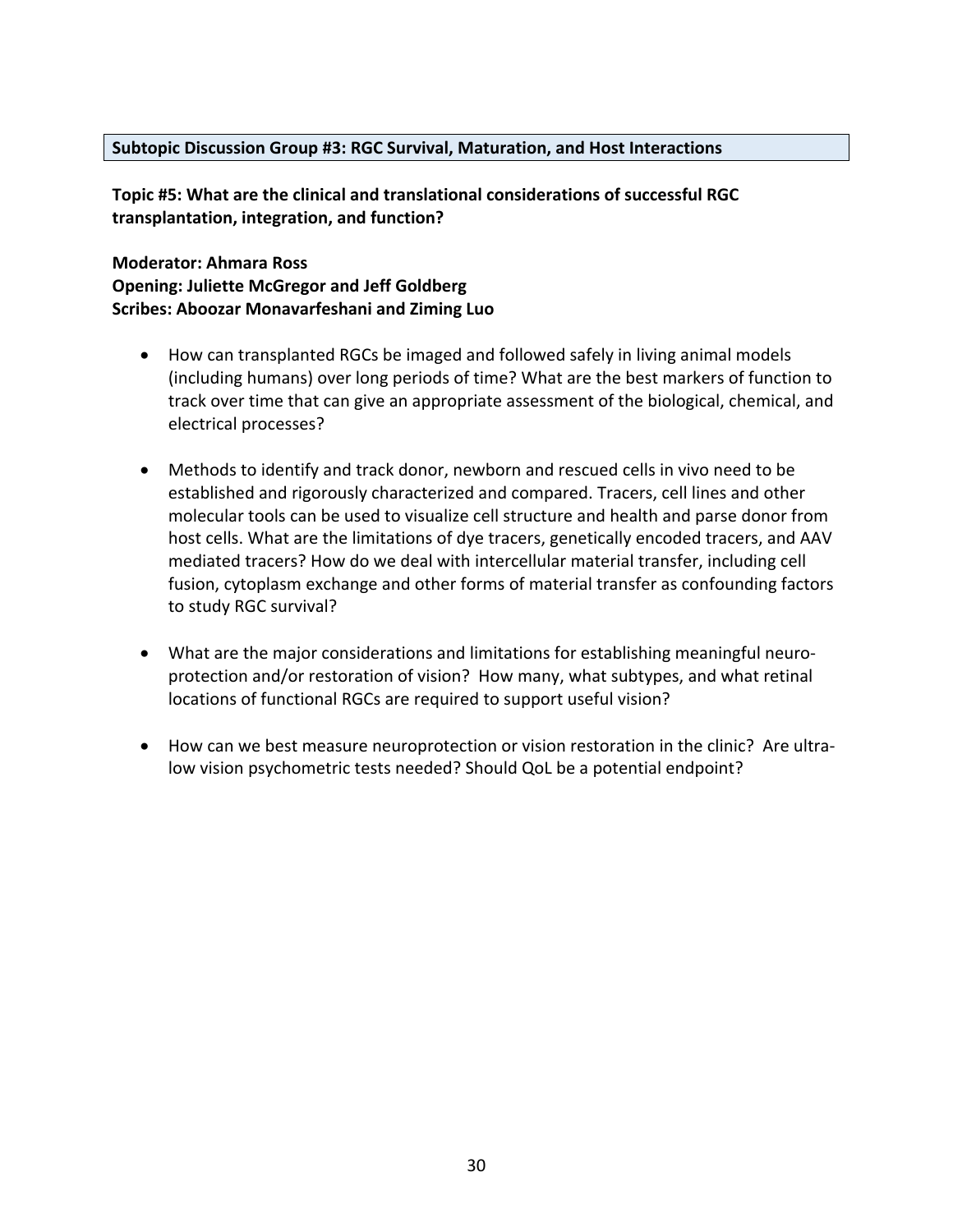#### **Subtopic Discussion Group #4: Inner Retinal Wiring**

**Topic #5: Studying and modulating the host retina: Can we modify the inner retinal environment to enhance functional integration of transplanted or regenerating RGCs, and how do we most effectively study this process?** 

**Moderator: Adriana Di Polo Introductory Comments: Melanie Samuel Scribes: Julie Cho and Michael Gilhooley**

- Can gene expression be manipulated in bipolar and/or amacrine cells to facilitate the integration and connection of transplanted RGCs? If so, what types of molecules are desirable for this purpose (e.g., guidance molecules, enhancers of dendritogenesis, synaptogenesis)?
- Can Muller cells be genetically modified to provide support to transplanted or regenerating RGCs during neurodegeneration and neuroregeneration?
- What neurotrophic or growth factors can be provided to facilitate and support RGC integration?
- Can the ECM be modified to enhance the functional integration of transplanted RGCs?
- What other methods or strategies can we envision to manipulate the inner retina to facilitate RGC integration and functional recovery?
- How might organoids be leveraged to model RGC transplantation or repopulation in a high-throughput and highly controllable manner?
- How should the successful integration and proper connectivity of transplanted RGCs be functionally characterized? Should there be a standard set of functional assessments, and if so, how do we define successful functional integration? What are the strengths and weaknesses of optical versus whole cell electrophysiology? How can transsynaptic circuit tracing methods be leveraged to study functional inner retinal circuits over time, given the inherent neurotoxicity of commonly-used viral tracers (i.e., rabies virus and HSV)?